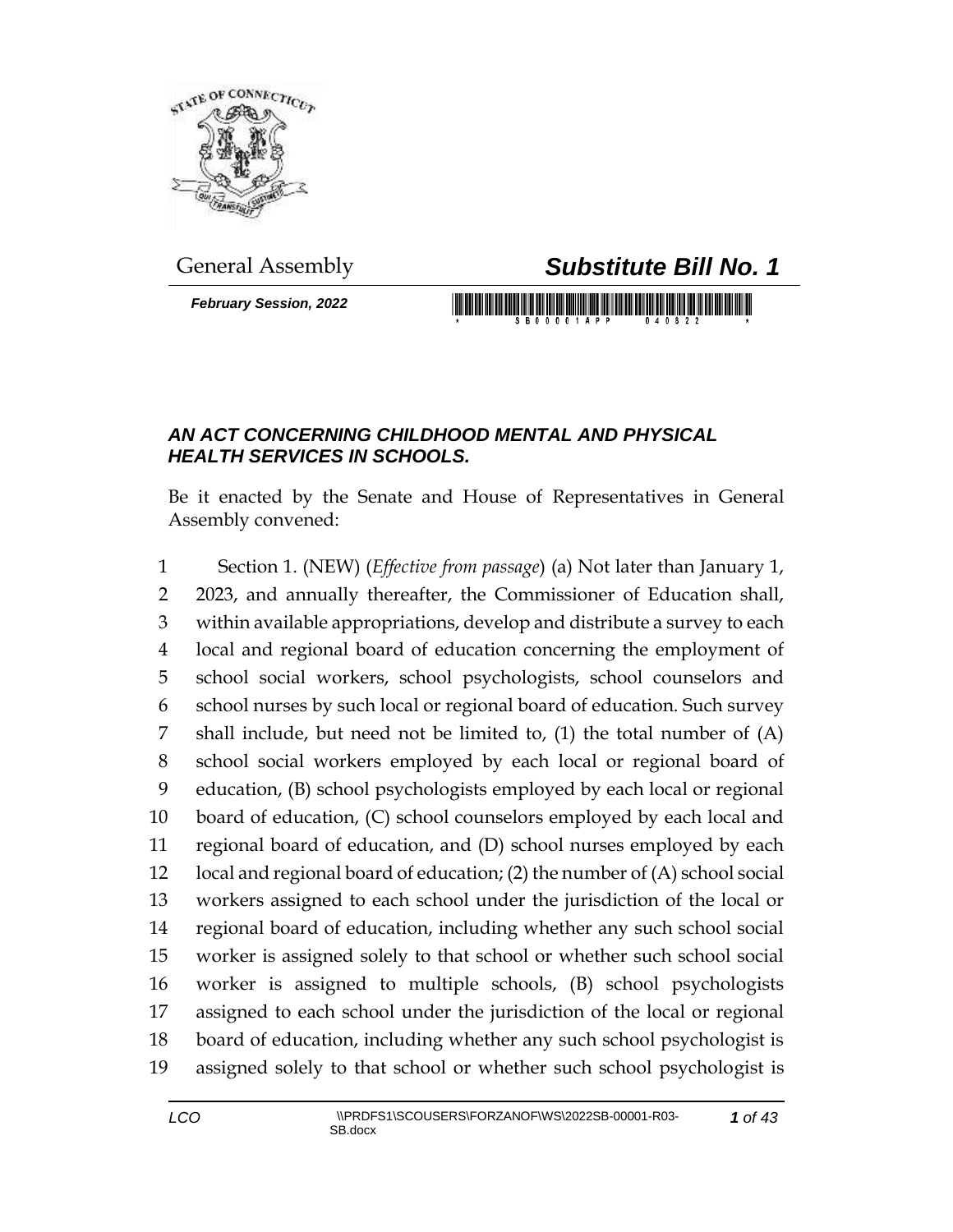assigned to multiple schools, (C) school counselors assigned to each school under the jurisdiction of the local or regional board of education, including whether any such school counselor is assigned solely to that 23 school or whether such school counselor is assigned to multiple schools, and (D) school nurses assigned to each school under the jurisdiction of the local or regional board of education, including whether any such school nurse is assigned solely to that school or whether such school nurse is assigned to multiple schools; (3) the geographic area covered by (A) any such school social worker who provides services to more than one local or regional board of education, (B) any such school psychologist who provides services to more than one local or regional board of education, (C) any such school counselor who provides services to more than one local or regional board of education, and (D) any such school nurse who provides services to more than one local or regional board of education; and (4) an estimate of the annual number of students who have received direct services from each individual (A) school social worker employed by a local or regional board of education during the five-year period preceding completion of the survey, (B) school psychologist employed by a local or regional board of education during the five-year period preceding completion of the survey, (C) school counselor employed by a local or regional board of education during the five-year period preceding completion of the survey, and (D) school nurse employed by a local or regional board of education during the five-year period preceding completion of the survey.

 (b) For the school year commencing July 1, 2022, and each school year thereafter, each local and regional board of education shall annually complete the survey developed and distributed pursuant to subsection (a) of this section to the commissioner, and submit such completed survey to the commissioner, at such time and in such manner as the commissioner prescribes.

 (c) Following the receipt of a completed survey from a local or regional board of education, the commissioner shall annually calculate (1) a student-to-school social worker ratio for (A) such board of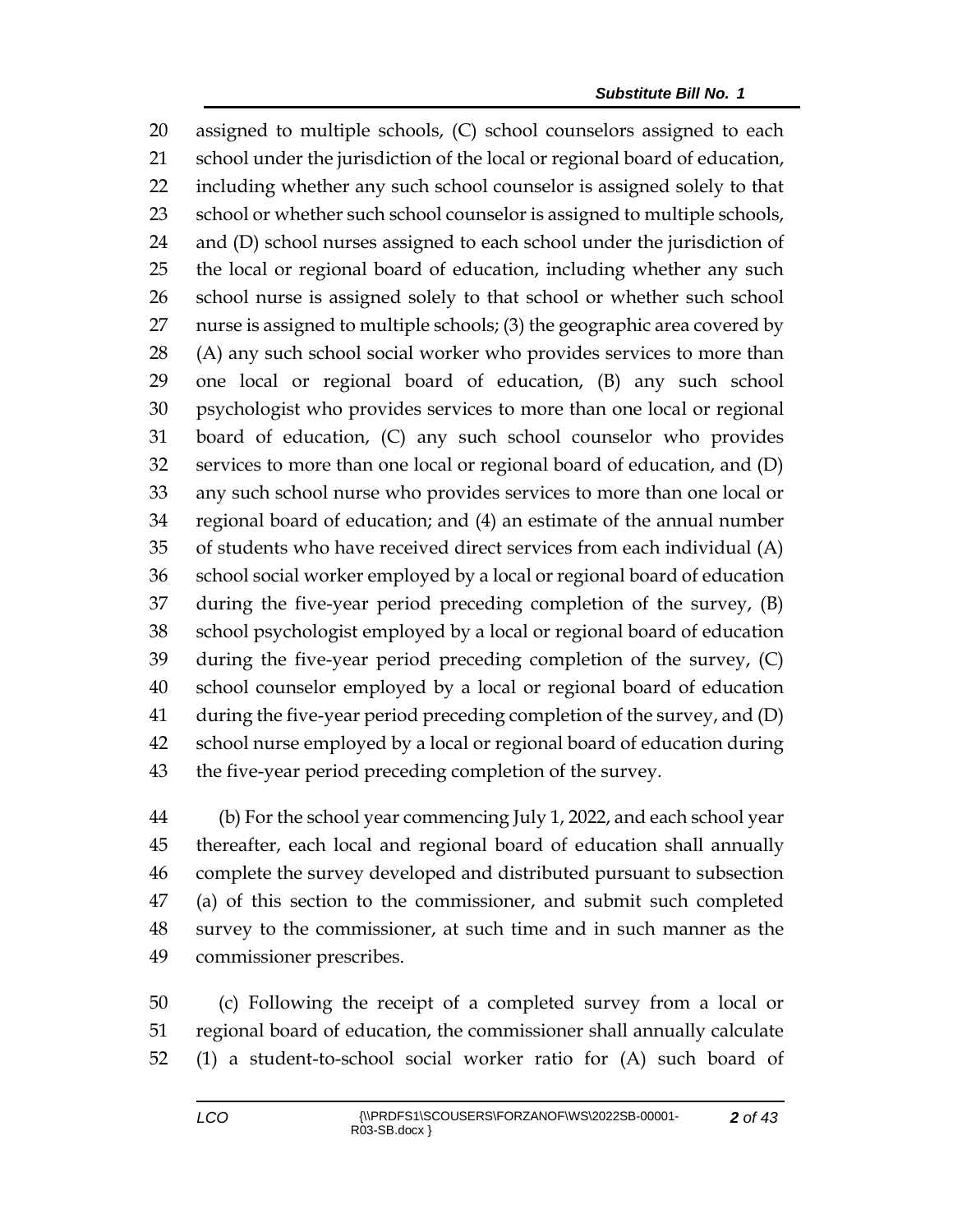education, and (B) each school under the jurisdiction of such board of education, (2) a student-to-school psychologist ratio for (A) such board of education, and (B) each school under the jurisdiction of such board of education, (3) a student-to-school counselor ratio for (A) such board of education, and (B) each school under the jurisdiction of such board of education, and (4) a student-to-school nurse ratio for (A) such board of education, and (B) each school under the jurisdiction of such board of education.

 (d) Not later than January 1, 2023, and annually thereafter, the commissioner shall submit a report, in accordance with the provisions of section 11-4a of the general statutes, on the results of the survey completed under this section and the student-to-school social worker ratios, student-to-school psychologist ratios, student-to-school counselor ratios and student-to-school nurse ratios calculated pursuant to subsection (c) of this section, to the joint standing committees of the General Assembly having cognizance of matters relating to education and children.

 Sec. 2. (NEW) (*Effective July 1, 2022*) (a) For the fiscal years ending June 30, 2023, to June 30, 2025, inclusive, the Department of Education shall administer a grant program to provide grants to local and regional boards of education for the purpose of hiring and retaining additional school social workers, school psychologists, school counselors and school nurses. For purposes of this section, "school social worker" means a person who holds a professional educator certificate issued by the State Board of Education pursuant to section 10-145b of the general statutes, with a school social worker endorsement.

 (b) Applications for grants pursuant to subsection (a) of this section shall be filed with the Commissioner of Education at such time and in such manner as the commissioner prescribes. As part of the application, an applicant shall submit a (1) plan for the expenditure of grant funds, and (2) copy of the completed survey described in section 1 of this act. Such plan shall include, but need not be limited to, the number of additional school social workers, school psychologists, school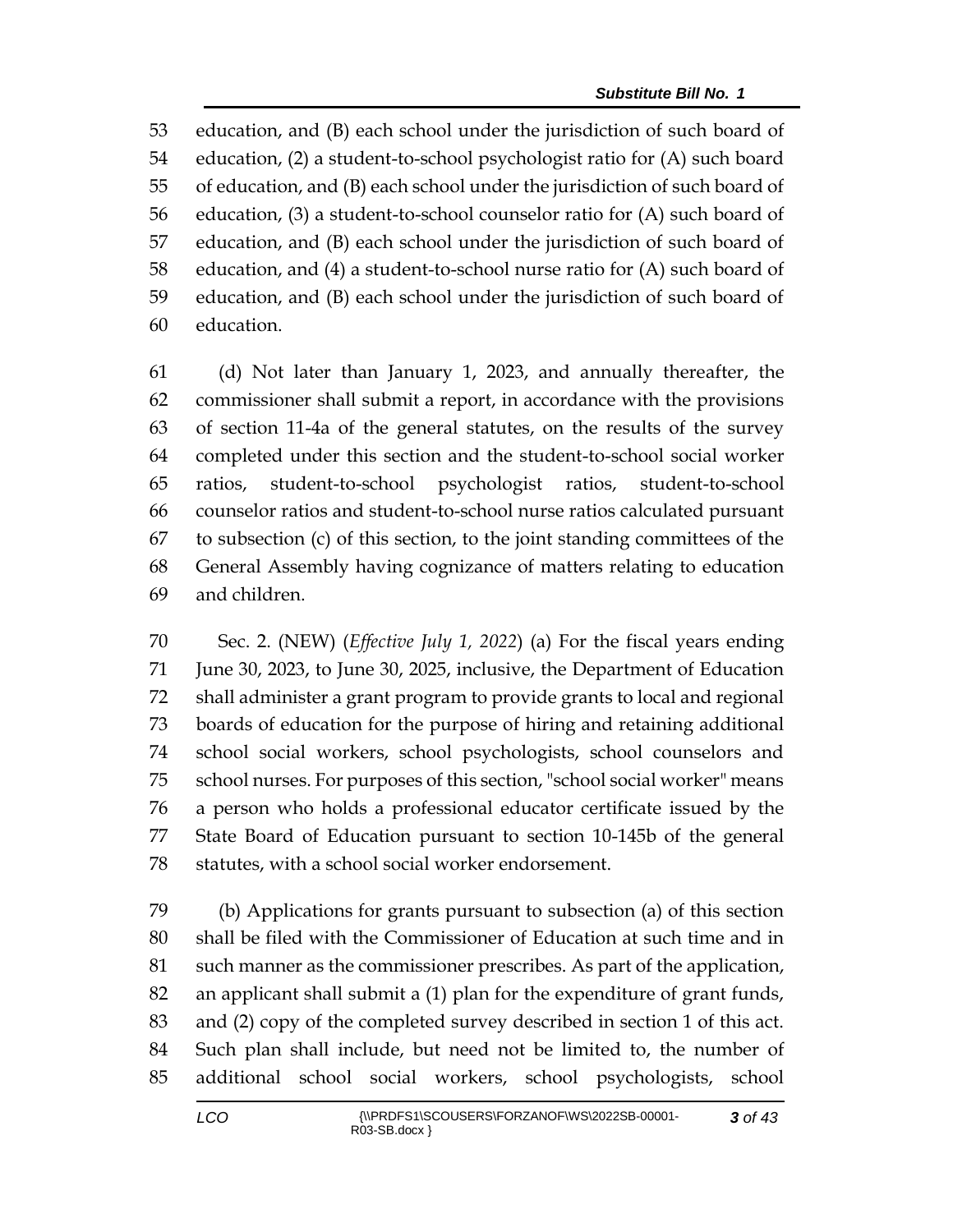counselors or school nurses to be hired, the number of school social workers, school psychologists, school counselors or school nurses being retained who were previously hired with the assistance of grant funds awarded under this section, whether such school social workers, school psychologists, school counselors or school nurses will be conducting assessments of students or providing services to students based on the results of assessments, and the type of services that will be provided by such school social workers, school psychologists, school counselors and school nurses.

 (c) In determining whether to award an applicant a grant under this section, the commissioner shall give priority to those school districts (1) with large student-to-school social worker ratios, student-to-school psychologist ratios, student-to-school counselor ratios, or student-to- school nurse ratios, or (2) that have a high volume of student utilization of mental health services.

 (d) For the fiscal year ending June 30, 2023, the commissioner may award a grant to an applicant and shall determine the amount of the grant award based on the plan submitted by such applicant pursuant to subsection (b) of this section. The commissioner shall pay a grant to each grant recipient in each of the fiscal years ending June 30, 2023, to June 30, 2025, inclusive, as follows: (1) For the fiscal year ending June 30, 2023, the amount of the grant shall be as determined by the commissioner under this subsection; (2) for the fiscal year ending June 30, 2024, the amount of the grant shall be the same amount as the grant awarded for the prior fiscal year; and (3) for the fiscal year ending June 30, 2025, the amount of the grant shall be seventy per cent of the amount of the grant awarded for the prior fiscal year.

 (e) Grant recipients shall file annual expenditure reports with the department at such time and in such manner as the commissioner prescribes. Grant recipients shall refund to the department (1) any unexpended amounts at the close of the fiscal year in which the grant was awarded, and (2) any amounts not expended in accordance with 118 the plan for which such grant application was approved.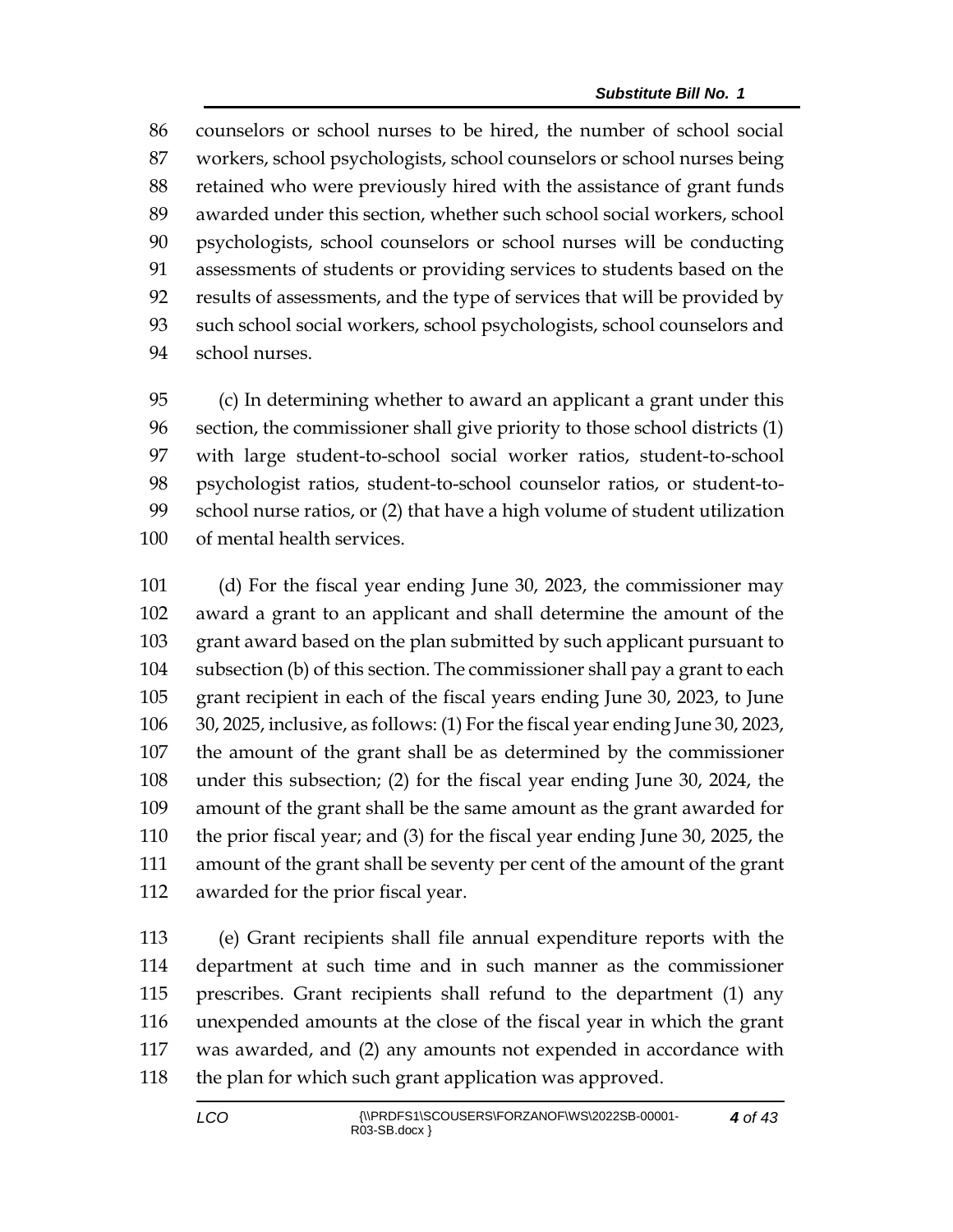(f) (1) The department shall annually track and calculate the utilization rate of the grant program for each grant recipient. Such utilization rate shall be calculated using metrics that include, but need not be limited to, the number of students served and the hours of service provided using grant funds awarded under the program.

 (2) The department shall annually calculate the return on investment for the grant program using the expenditure reports filed pursuant to subsection (e) of this section and the utilization rates calculated pursuant to subdivision (1) of this subsection.

 (g) For purposes of carrying out the provisions of this section, the Department of Education may accept funds from private sources or any state agency, gifts, grants and donations, including, but not limited to, in-kind donations.

 (h) (1) Not later than January 1, 2024, and each January first thereafter until and including January 1, 2026, the commissioner shall submit a report, in accordance with the provisions of section 11-4a of the general statutes, on the utilization rate for each grant recipient and the return on investment for the grant program, calculated pursuant to subsection (f) of this section, to the joint standing committees of the General Assembly having cognizance of matters relating to education and children.

 (2) Not later than January 1, 2026, the Commissioner of Education shall develop recommendations concerning (A) whether such grant program should be extended and funded for the fiscal year ending June 30, 2026, and each fiscal year thereafter, and (B) the amount of the grant award under the program. The commissioner shall submit such recommendations, in accordance with the provisions of section 11-4a of the general statutes, to the joint standing committees of the General Assembly having cognizance of matters relating to education and children.

 Sec. 3. (NEW) (*Effective July 1, 2022*) (a) The State Board of Education, upon the request of a local or regional board of education or a regional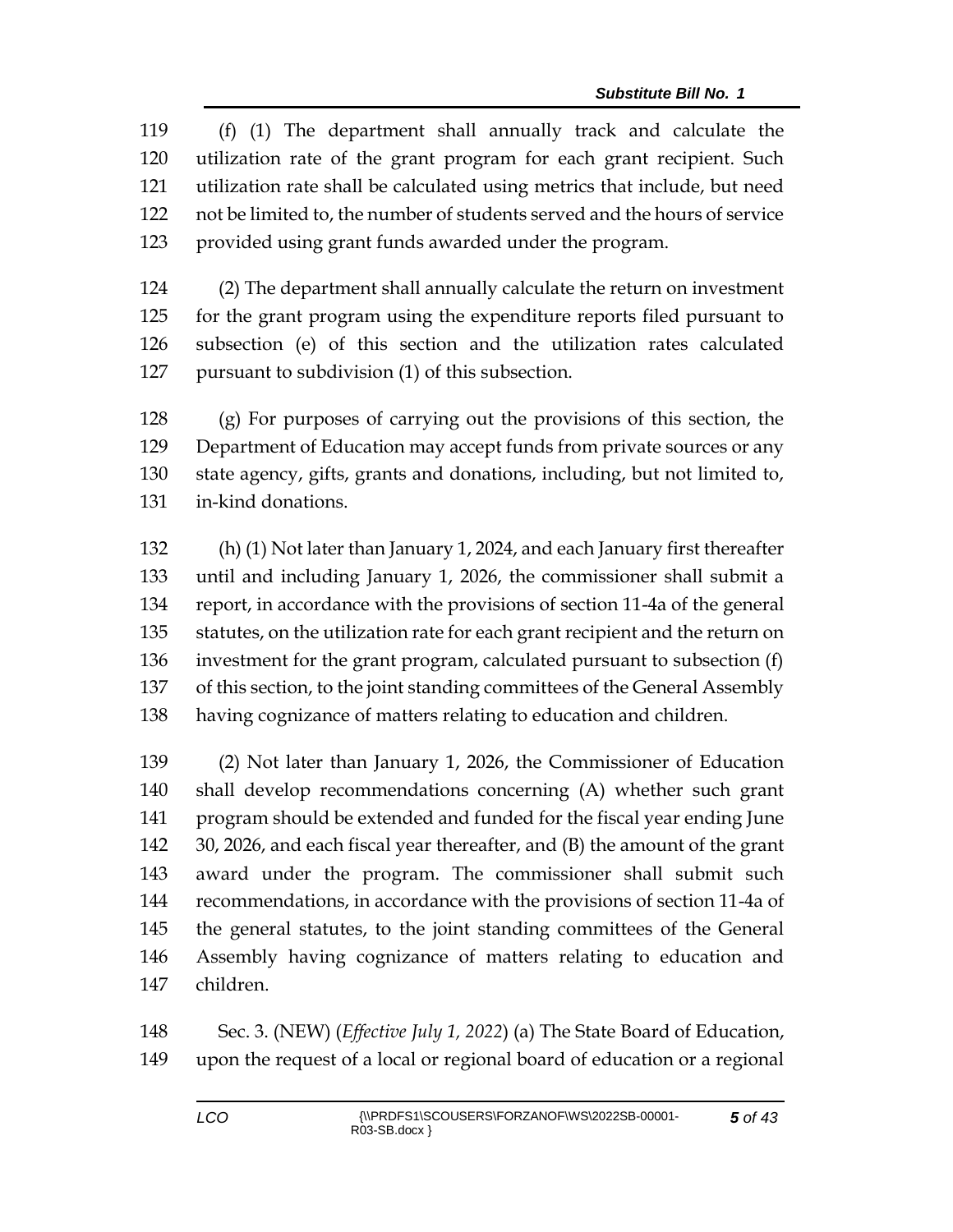educational service center, may issue a human services permit to any applicant with specialized training, experience or expertise in social work, human services, psychology or sociology. Such permit shall authorize a person to be employed by a local or regional board of education or a regional educational service center and to provide, in accordance with such person's scope of practice or within such person's area of expertise or specialty, mental health and human services to students. Such applicant shall (1) hold a bachelor's degree in social work, human services, psychology, sociology or other equivalent subject area from an institution of higher education accredited by the Board of Regents for Higher Education or Office of Higher Education or regionally accredited, and (2) have a minimum of four years of work experience in such subject areas, or one year of work experience and two years of specialized schooling in such subject areas.

 (b) Each such human services permit shall be valid for three years and may be renewed by the Commissioner of Education for good cause upon the request of the superintendent of schools for the district employing such person or the regional educational service center employing such person.

 Sec. 4. (NEW) (*Effective July 1, 2022*) Not later than July 1, 2023, the Department of Education, in collaboration with the governing authority for intramural and interscholastic athletics, shall develop a mental health plan for student athletes to raise awareness of mental health resources available to student athletes. Such plan shall be made available to local and regional boards of education and implemented in accordance with the provisions of section 5 of this act. Such plan shall include, but need not be limited to, provisions relating to (1) access to the mental health services team for the school district, (2) screening and recognizing appropriate referrals for student athletes, (3) communication among members of the mental health services team, (4) the management of medications of student athletes, (5) crisis intervention services, (6) the mitigation of risk to student athletes, and (7) transition care for those student athletes leaving intramural or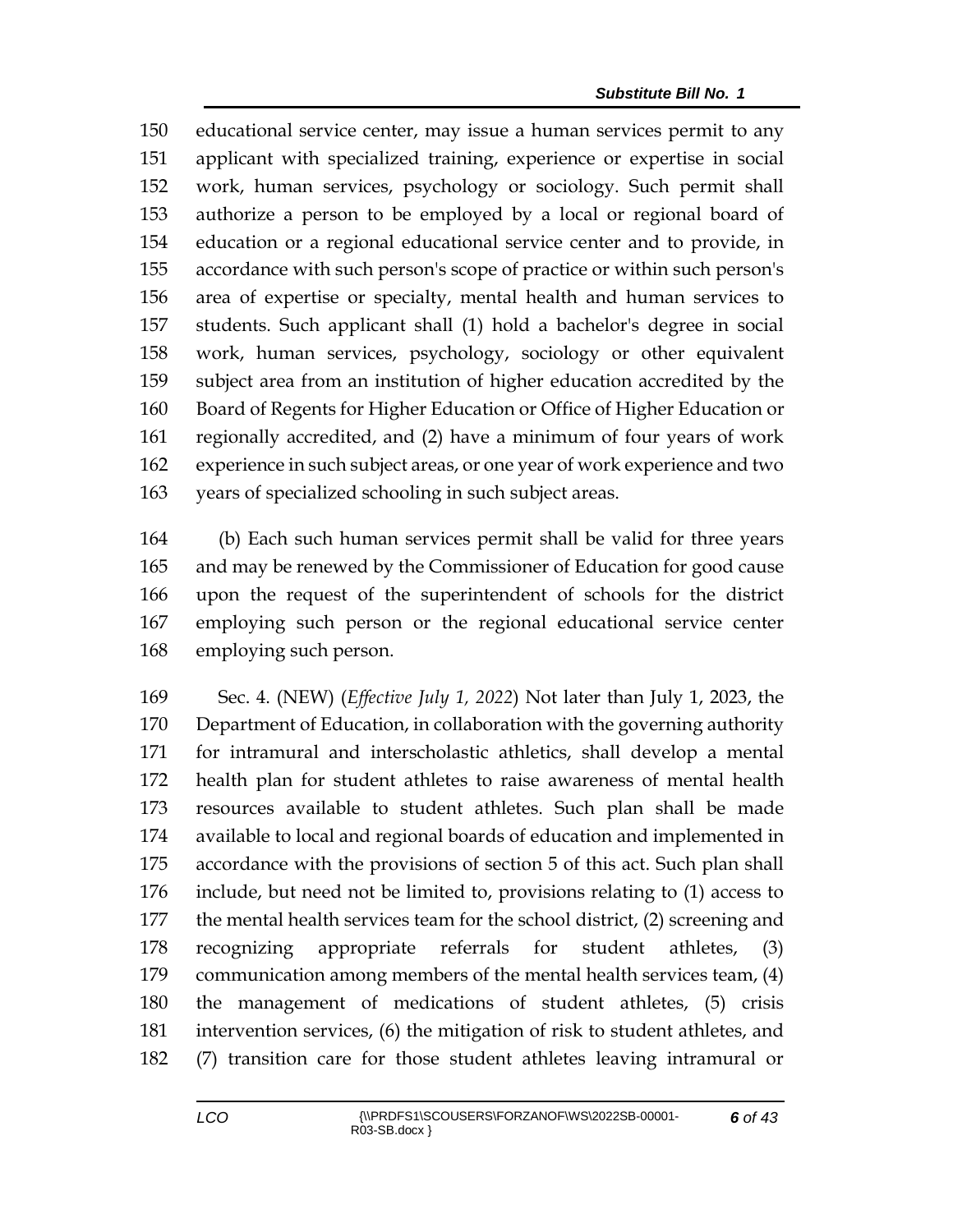interscholastic athletics by means of graduation, dismissal or suspension. The department shall make such plan available on its Internet web site and provide technical assistance to local and regional boards of education in the implementation of the plan.

 Sec. 5. (NEW) (*Effective July 1, 2022*) For the school year commencing July 1, 2023, and each school year thereafter, each local and regional board of education shall implement the mental health plan for student athletes, developed pursuant to section 4 of this act, for the school district.

 Sec. 6. Section 10-212a of the general statutes is repealed and the following is substituted in lieu thereof (*Effective from passage*):

194 (a) (1) A school nurse or, in the absence of such nurse, any other nurse licensed pursuant to the provisions of chapter 378, including a nurse employed by, or providing services under the direction of a local or regional board of education at, a school-based health clinic, who shall administer medical preparations only to students enrolled in such school-based health clinic in the absence of a school nurse, the principal, any teacher, licensed athletic trainer, licensed physical or occupational therapist employed by a school district, or coach of intramural and interscholastic athletics of a school may administer, subject to the provisions of subdivision (2) of this subsection, medicinal preparations, including such controlled drugs as the Commissioner of Consumer Protection may, by regulation, designate, to any student at such school pursuant to the written order of a physician licensed to practice medicine, or a dentist licensed to practice dental medicine in this or another state, or an optometrist licensed to practice optometry in this state under chapter 380, or an advanced practice registered nurse licensed to prescribe in accordance with section 20-94a, or a physician assistant licensed to prescribe in accordance with section 20-12d, and the written authorization of a parent or guardian of such child. The administration of medicinal preparations by a nurse licensed pursuant to the provisions of chapter 378, a principal, teacher, licensed athletic trainer, licensed physical or occupational therapist employed by a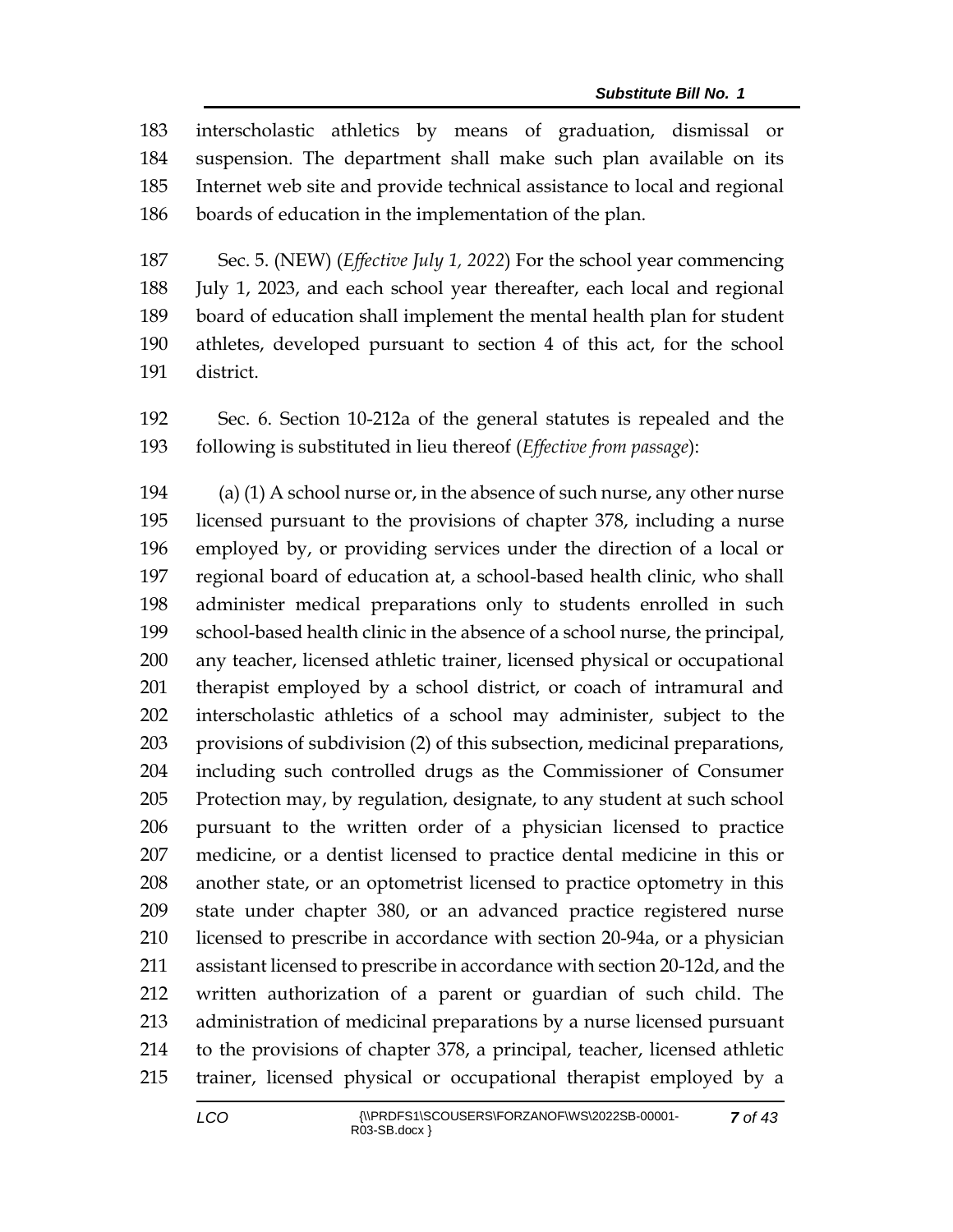school district, or coach shall be under the general supervision of a school nurse. No such school nurse or other nurse, principal, teacher, licensed athletic trainer, licensed physical or occupational therapist employed by a school district, coach or school paraprofessional administering medication pursuant to this section shall be liable to such student or a parent or guardian of such student for civil damages for any personal injuries that result from acts or omissions of such school nurse or other nurse, principal, teacher, licensed athletic trainer, licensed physical or occupational therapist employed by a school district, coach or school paraprofessional administering medication pursuant to this section in administering such preparations that may constitute ordinary negligence. This immunity does not apply to acts or omissions constituting gross, wilful or wanton negligence.

 (2) Each local and regional board of education that allows a school nurse or, in the absence of such nurse, any other nurse licensed pursuant to the provisions of chapter 378, including a nurse employed by, or providing services under the direction of a local or regional board of education at, a school-based health clinic, who shall administer medical preparations only to students enrolled in such school-based health clinic in the absence of a school nurse, the principal, any teacher, licensed athletic trainer, licensed physical or occupational therapist employed by a school district, coach of intramural and interscholastic athletics or school paraprofessional of a school to administer medicine or that allows a student to possess, self-administer or possess and self- administer medicine, including medicine administered through the use of an asthmatic inhaler or an automatic prefilled cartridge injector or similar automatic injectable equipment, shall adopt written policies and procedures, in accordance with this section and the regulations adopted pursuant to subsection (c) of this section, that shall be approved by the school medical advisor, if any, or other qualified licensed physician. Once so approved, such administration of medication shall be in accordance with such policies and procedures.

(3) A director of a school readiness program as defined in section 10-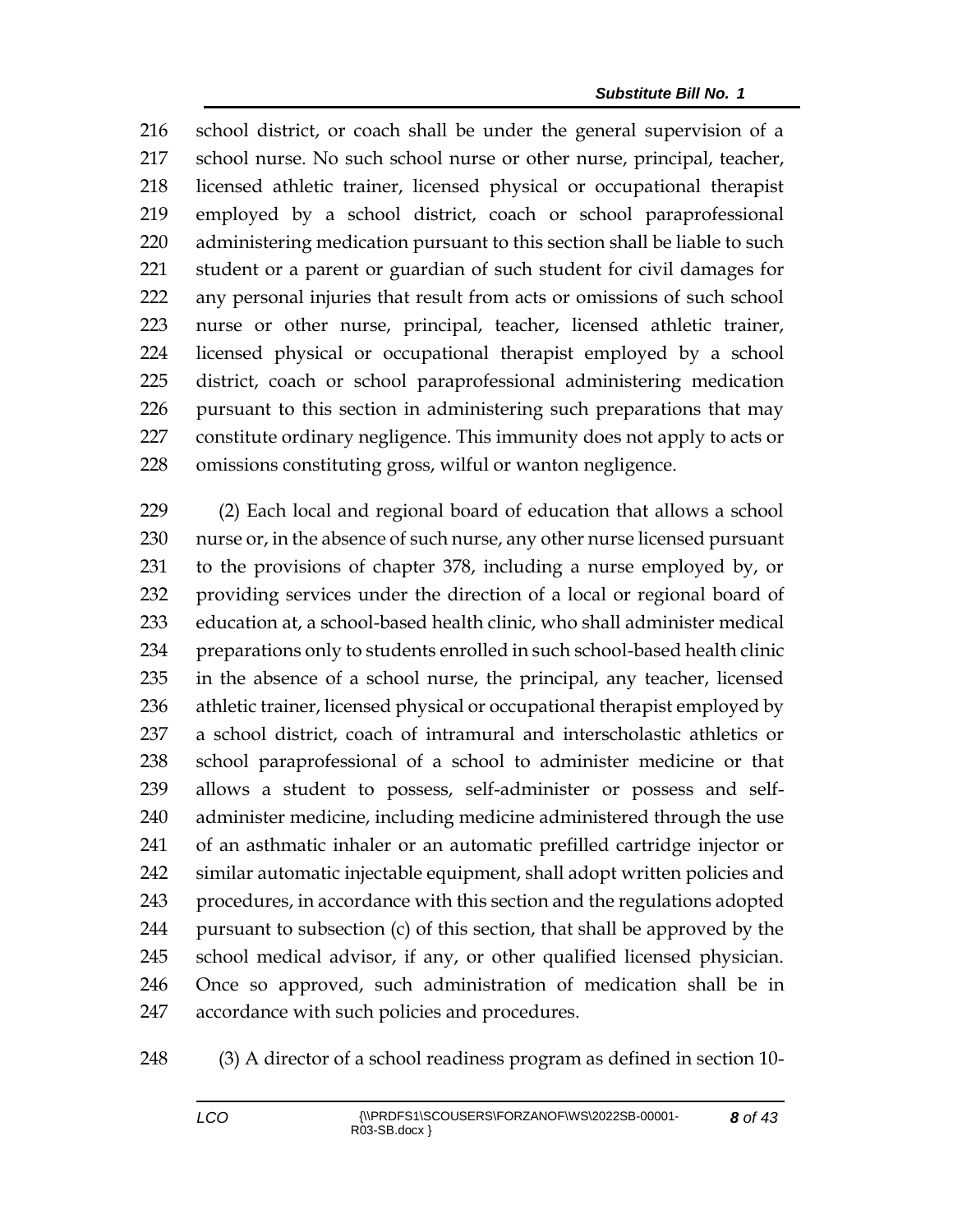16p, as amended by this act, or a before or after school program exempt from licensure by the Department of Public Health pursuant to subdivision (1) of subsection (b) of section 19a-77, or the director's designee, may administer medications to a child enrolled in such a program in accordance with regulations adopted by the State Board of Education in accordance with the provisions of chapter 54. No individual administering medications pursuant to this subdivision shall be liable to such child or a parent or guardian of such child for civil damages for any personal injuries that result from acts or omissions of such individual in administering such medications which may constitute ordinary negligence. This immunity shall not apply to acts or omissions constituting gross, wilful or wanton negligence.

 (b) Each school wherein any controlled drug is administered under the provisions of this section shall keep such records thereof as are required of hospitals under the provisions of subsections (f) and (h) of section 21a-254 and shall store such drug in such manner as the Commissioner of Consumer Protection shall, by regulation, require.

 (c) The State Board of Education, in consultation with the Commissioner of Public Health, shall adopt regulations, in accordance with the provisions of chapter 54, determined to be necessary by the board to carry out the provisions of this section, including, but not limited to, regulations that (1) specify conditions under which a coach of intramural and interscholastic athletics may administer medicinal preparations, including controlled drugs specified in the regulations adopted by the commissioner, to a child participating in such intramural and interscholastic athletics, (2) specify conditions and procedures for the administration of medication by school personnel to students, 276 including, but not limited to,  $(A)$  the conditions and procedures for the storage and administration of epinephrine by school personnel to students for the purpose of emergency first aid to students who experience allergic reactions and who do not have a prior written authorization for the administration of epinephrine, in accordance with 281 the provisions of subdivision (2) of subsection (d) of this section, and  $(B)$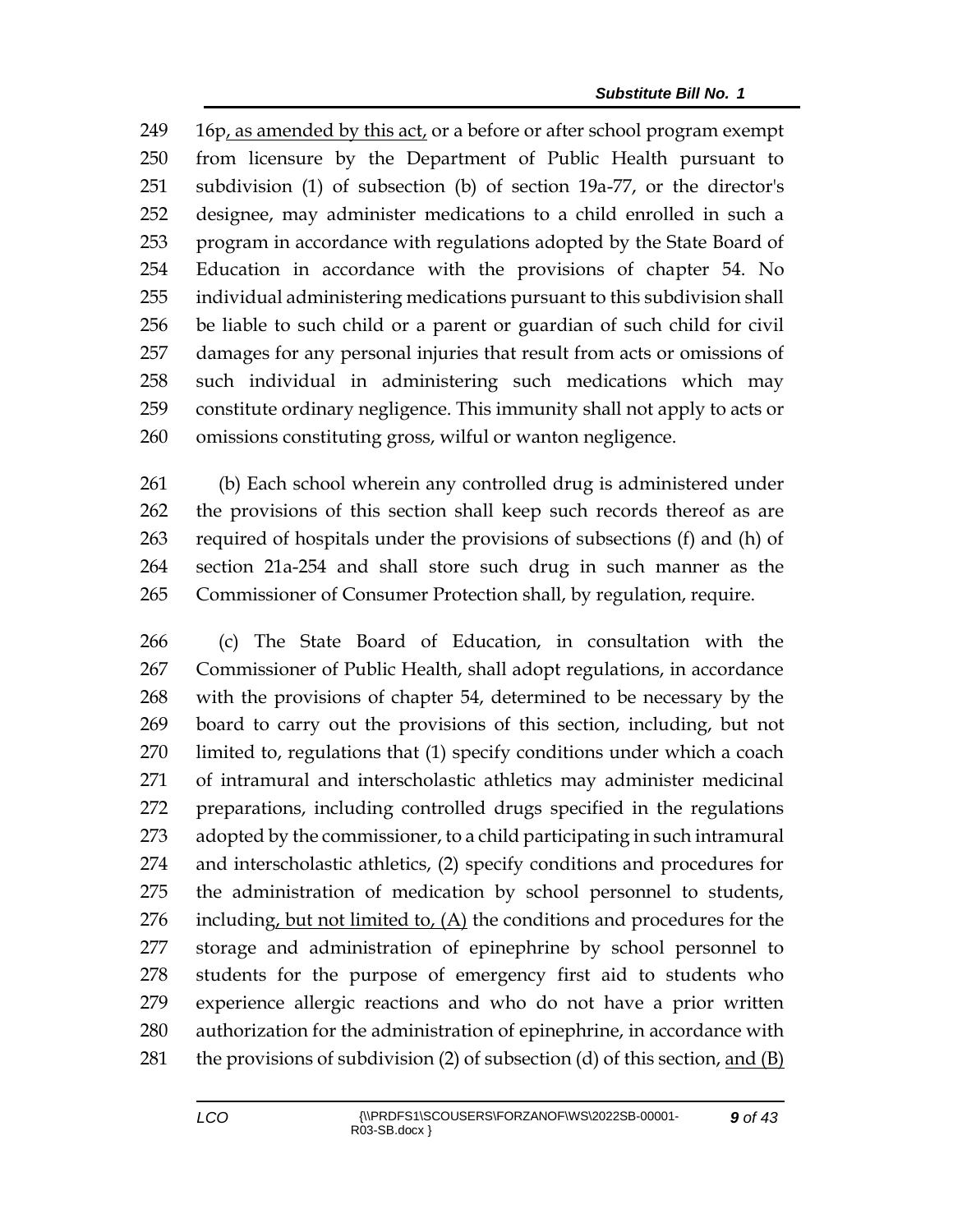the conditions and procedures for the storage and administration of opioid antagonists by school personnel to students who experience an opioid-related drug overdose and who do not have a prior written authorization for the administration of an opioid antagonist, in 286 accordance with the provisions of subdivision  $(1)$  of subsection  $(g)$  of 287 this section, and (3) specify conditions for the possession, self- administration or possession and self-administration of medication by students, including permitting a child diagnosed with: (A) Asthma to retain possession of an asthmatic inhaler at all times while attending school for prompt treatment of the child's asthma and to protect the child against serious harm or death provided a written authorization for self-administration of medication signed by the child's parent or guardian and an authorized prescriber is submitted to the school nurse; and (B) an allergic condition to retain possession of an automatic prefilled cartridge injector or similar automatic injectable equipment at all times, including while attending school or receiving school transportation services, for prompt treatment of the child's allergic condition and to protect the child against serious harm or death provided a written authorization for self-administration of medication signed by the child's parent or guardian and an authorized prescriber is submitted to the school nurse. The regulations shall require authorization pursuant to: (i) The written order of a physician licensed to practice medicine in this or another state, a dentist licensed to practice dental medicine in this or another state, an advanced practice registered nurse licensed under chapter 378, a physician assistant licensed under chapter 370, a podiatrist licensed under chapter 375, or an optometrist licensed under chapter 380; and (ii) the written authorization of a parent or guardian of such child.

 (d) (1) (A) With the written authorization of a student's parent or guardian, and (B) pursuant to the written order of a qualified medical professional, a school nurse and a school medical advisor, if any, may jointly approve and provide general supervision to an identified school paraprofessional to administer medication, including, but not limited to, medication administered with a cartridge injector, to a specific student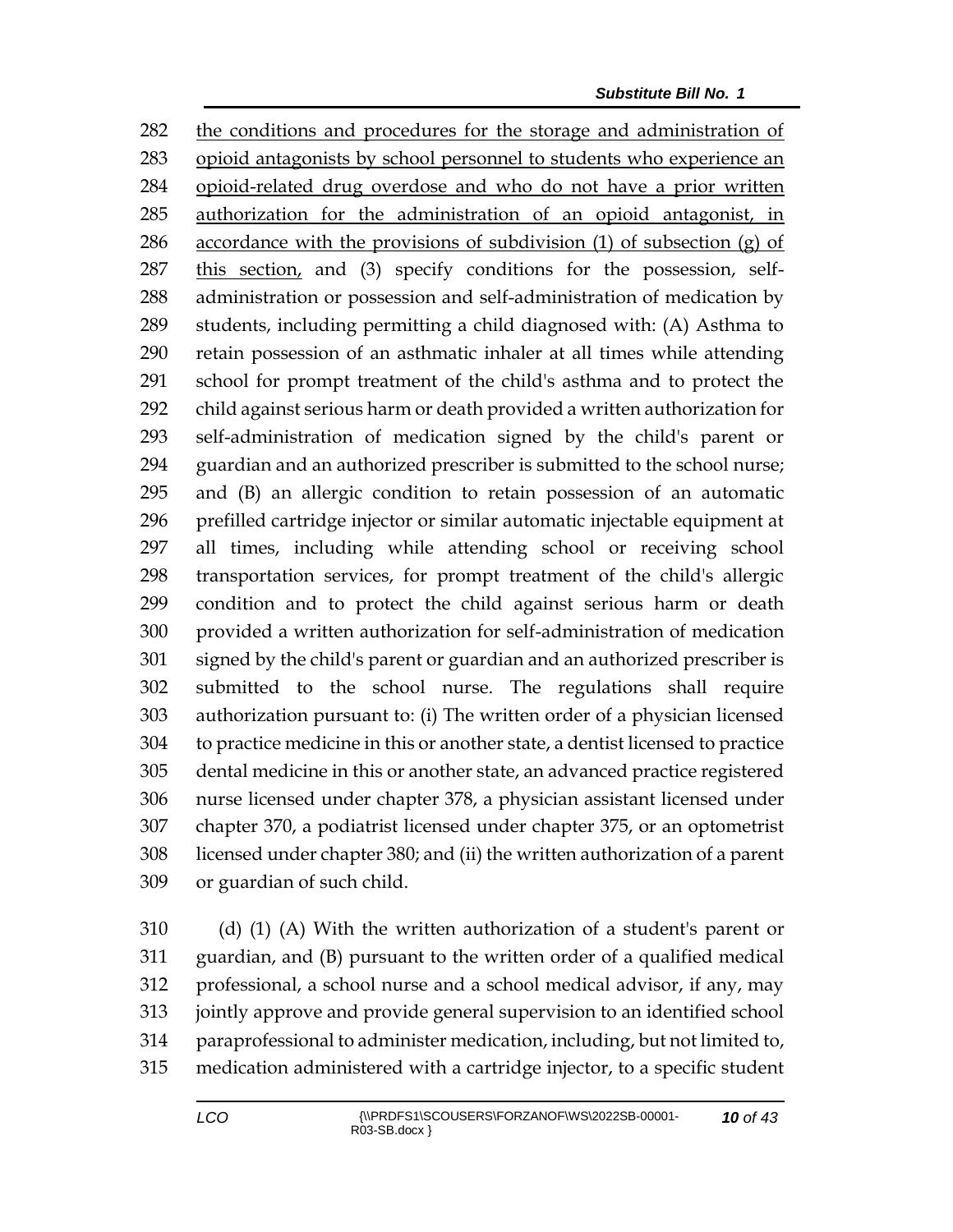with a medically diagnosed allergic condition that may require prompt treatment in order to protect the student against serious harm or death.

 (2) A school nurse or, in the absence of a school nurse, a qualified school employee shall maintain epinephrine in cartridge injectors for the purpose of emergency first aid to students who experience allergic reactions and do not have a prior written authorization of a parent or guardian or a prior written order of a qualified medical professional for the administration of epinephrine. A school nurse or a school principal shall select qualified school employees to administer such epinephrine under this subdivision, and there shall be at least one such qualified school employee on the grounds of the school during regular school hours in the absence of a school nurse. A school nurse or, in the absence of such school nurse, such qualified school employee may administer such epinephrine under this subdivision, provided such administration of epinephrine is in accordance with policies and procedures adopted pursuant to subsection (a) of this section. Such administration of epinephrine by a qualified school employee shall be limited to situations when the school nurse is absent or unavailable. No qualified school employee shall administer such epinephrine under this subdivision unless such qualified school employee annually completes the training program described in section 10-212g. The parent or guardian of a student may submit, in writing, to the school nurse and school medical advisor, if any, that epinephrine shall not be administered to such student under this subdivision.

 (3) In the case of a student with a medically diagnosed life- threatening allergic condition, (A) with the written authorization of such student's parent or guardian, and (B) pursuant to the written order of a qualified medical professional, such student may possess, self- administer or possess and self-administer medication, including, but not limited to, medication administered with a cartridge injector, to protect such student against serious harm or death.

 (4) For purposes of this subsection, (A) "cartridge injector" means an automatic prefilled cartridge injector or similar automatic injectable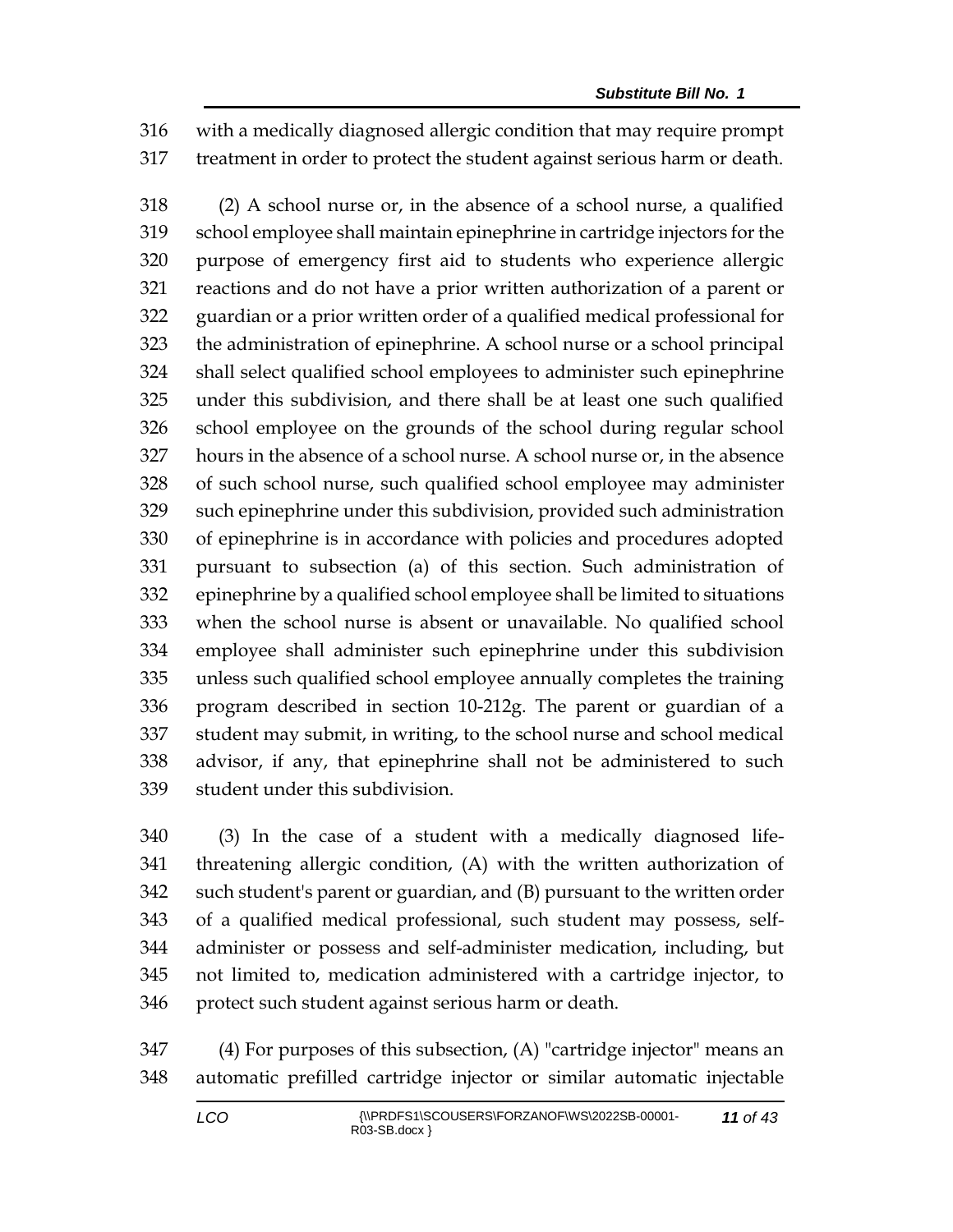equipment used to deliver epinephrine in a standard dose for emergency first aid response to allergic reactions, (B) "qualified school employee" means a principal, teacher, licensed athletic trainer, licensed physical or occupational therapist employed by a school district, coach or school paraprofessional, and (C) "qualified medical professional" means (i) a physician licensed under chapter 370, (ii) an optometrist licensed to practice optometry under chapter 380, (iii) an advanced practice registered nurse licensed to prescribe in accordance with section 20-94a, or (iv) a physician assistant licensed to prescribe in accordance with section 20-12d.

 (e) (1) With the written authorization of a student's parent or guardian, and (2) pursuant to a written order of the student's physician licensed under chapter 370 or the student's advanced practice registered nurse licensed under chapter 378, a school nurse or a school principal shall select, and a school nurse shall provide general supervision to, a qualified school employee to administer medication with injectable equipment used to administer glucagon to a student with diabetes that may require prompt treatment in order to protect the student against serious harm or death. Such authorization shall be limited to situations when the school nurse is absent or unavailable. No qualified school employee shall administer medication under this subsection unless (A) such qualified school employee annually completes any training required by the school nurse and school medical advisor, if any, in the administration of medication with injectable equipment used to administer glucagon, (B) the school nurse and school medical advisor, if any, have attested, in writing, that such qualified school employee has completed such training, and (C) such qualified school employee voluntarily agrees to serve as a qualified school employee. For purposes of this subsection, "injectable equipment used to administer glucagon" means an injector or injectable equipment used to deliver glucagon in an appropriate dose for emergency first aid response to diabetes. For purposes of this subsection, "qualified school employee" means a principal, teacher, licensed athletic trainer, licensed physical or occupational therapist employed by a school district, coach or school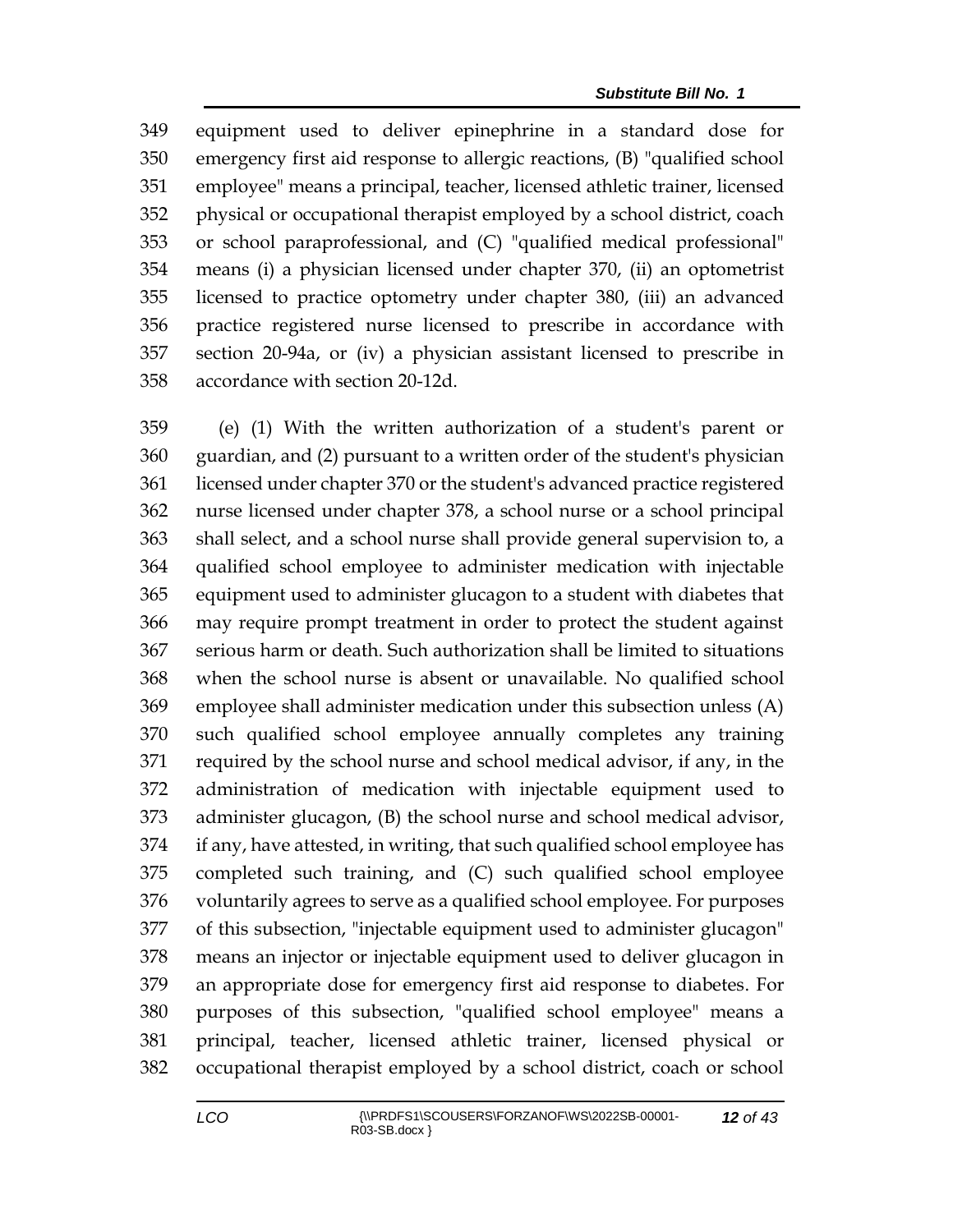## paraprofessional.

 (f) (1) (A) With the written authorization of a student's parent or guardian, and (B) pursuant to the written order of a physician licensed under chapter 370 or an advanced practice registered nurse licensed under chapter 378, a school nurse and a school medical advisor, if any, shall select, and a school nurse shall provide general supervision to, a qualified school employee to administer antiepileptic medication, including by rectal syringe, to a specific student with a medically diagnosed epileptic condition that requires prompt treatment in accordance with the student's individual seizure action plan. Such authorization shall be limited to situations when the school nurse is absent or unavailable. No qualified school employee shall administer medication under this subsection unless (i) such qualified school employee annually completes the training program described in subdivision (2) of this subsection, (ii) the school nurse and school medical advisor, if any, have attested, in writing, that such qualified school employee has completed such training, (iii) such qualified school employee receives monthly reviews by the school nurse to confirm such qualified school employee's competency to administer antiepileptic medication under this subsection, and (iv) such qualified school employee voluntarily agrees to serve as a qualified school employee. For purposes of this subsection, "qualified school employee" means a principal, teacher, licensed athletic trainer, licensed physical or occupational therapist employed by a school district, coach or school paraprofessional.

 (2) The Department of Education, in consultation with the School Nurse Advisory Council, established pursuant to section 10-212f, and the Association of School Nurses of Connecticut, shall develop an antiepileptic medication administrating training program. Such training program shall include instruction in (A) an overview of childhood epilepsy and types of seizure disorders, (B) interpretation of individual student's emergency seizure action plan and recognition of individual student's seizure activity, (C) emergency management procedures for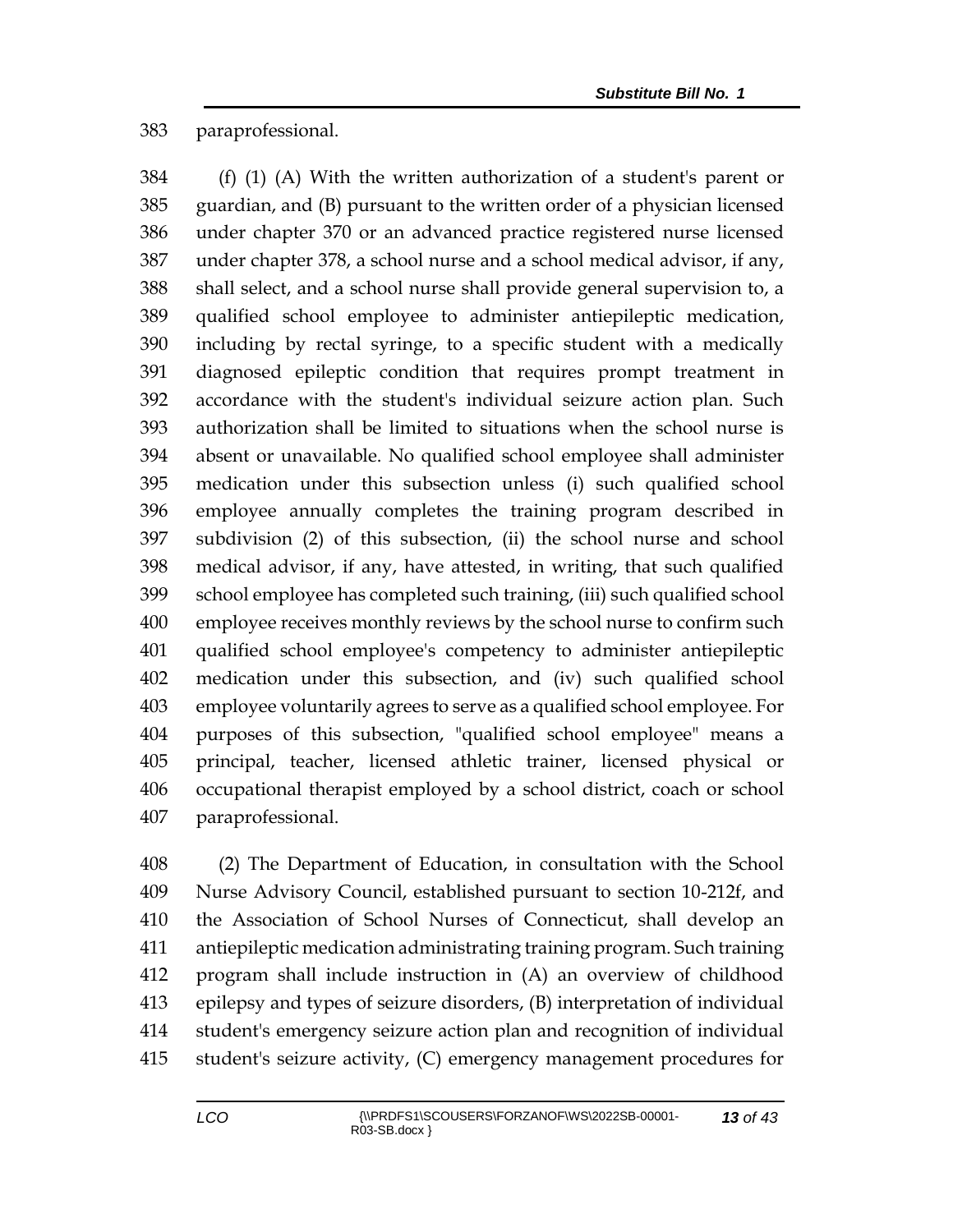seizure activity, including administration techniques for emergency seizure medication, (D) when to activate emergency medical services and postseizure procedures and follow-up, (E) reporting procedures after a student has required such delegated emergency seizure medication, and (F) any other relevant issues or topics related to emergency interventions for students who experience seizures.

 (g) (1) A school nurse or, in the absence of a school nurse, a qualified school employee may maintain opioid antagonists for the purpose of emergency first aid to students who experience an opioid-related drug overdose and do not have a prior written authorization of a parent or guardian or a prior written order of a qualified medical professional for the administration of such opioid antagonist. A school nurse or a school principal shall select qualified school employees to administer such opioid antagonist under this subdivision, and there shall be at least one such qualified school employee on the grounds of the school during regular school hours in the absence of a school nurse. A school nurse or, 432 in the absence of such school nurse, such qualified school employee may administer such opioid antagonist under this subdivision, provided such administration of the opioid antagonist is in accordance with policies and procedures adopted pursuant to subsection (a) of this section. Such administration of an opioid antagonist by a qualified school employee shall be limited to situations when the school nurse is absent or unavailable. No school nurse or qualified school employee shall administer such opioid antagonist under this subdivision unless such school nurse or qualified school employee completes a training program in the distribution and administration of an opioid antagonist developed by the Department of Education, Department of Public Health and the Department of Consumer Protection, or under an agreement entered into pursuant to section 21a-286, as amended by this act. The parent or guardian of a student may submit a request, in writing, to the school nurse and school medical advisor, if any, that an opioid antagonist shall not be administered to such student under this subdivision.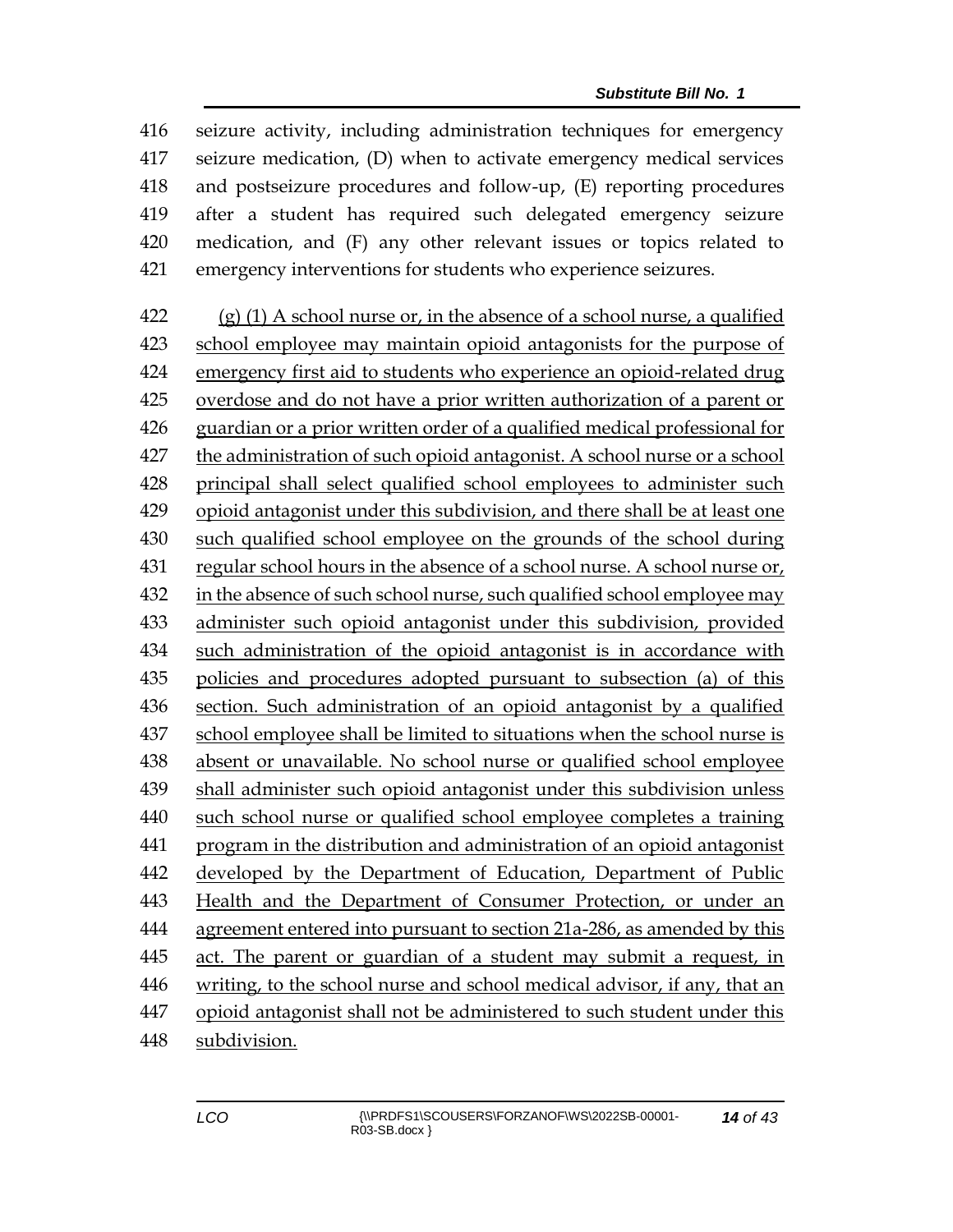(2) Not later than October 1, 2022, the Department of Education, in consultation with the Departments of Consumer Protection and Public Health, shall develop guidelines for use by local and regional boards of education on the storage and administration of opioid antagonists in schools in accordance with the provisions of this subsection. (3) For purposes of this subsection, (A) "opioid antagonist" means naloxone hydrochloride or any other similarly acting and equally safe drug approved by the federal Food and Drug Administration for the treatment of a drug overdose, (B) "qualified school employee" means a principal, teacher, licensed athletic trainer, licensed physical or occupational therapist employed by a school district, coach or school paraprofessional, and (C) "qualified medical professional" means (i) a physician licensed under chapter 370, (ii) an optometrist licensed to practice optometry under chapter 380, (iii) an advanced practice registered nurse licensed to prescribe in accordance with section 20-94a, or (iv) a physician assistant licensed to prescribe in accordance with section 20-12d. Sec. 7. Section 21a-286 of the general statutes is repealed and the following is substituted in lieu thereof (*Effective July 1, 2022*): (a) For purposes of this section: (1) "Opioid antagonist" shall have the meaning set forth in section

17a-714a.

 (2) "Prescribing practitioner" shall have the meaning set forth in section 20-14c.

(3) "Pharmacist" shall have the meaning set forth in section 20-609a.

 (b) A prescribing practitioner or a pharmacist certified to prescribe naloxone pursuant to section 20-633c may enter into an agreement with a law enforcement agency, emergency medical service provider, government agency, **[**or**]** community health organization or local or regional board of education related to the distribution and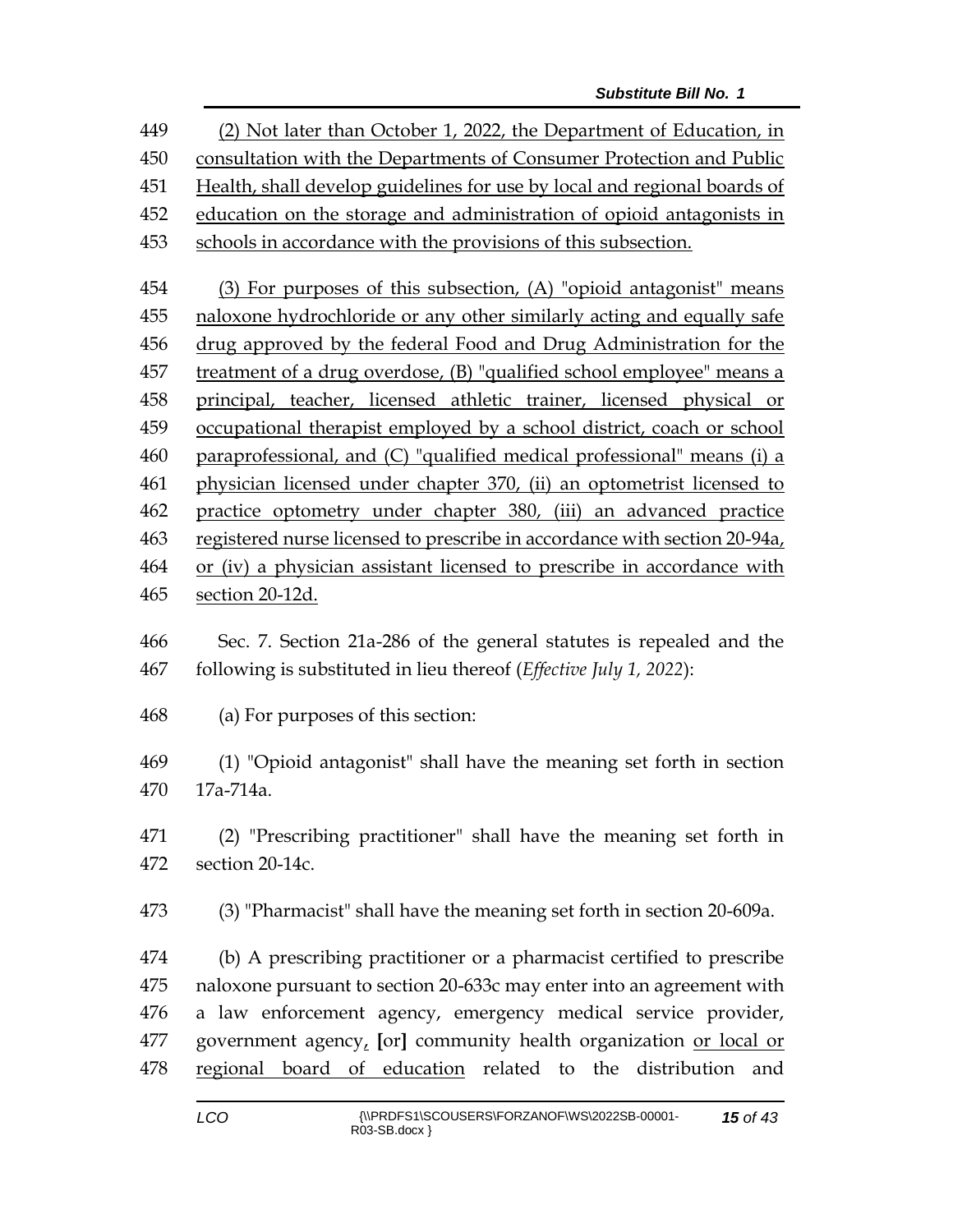administration of an opioid antagonist for the reversal of an opioid overdose. The prescribing practitioner or pharmacist shall provide training to persons who will distribute or administer the opioid antagonist pursuant to the terms of the agreement. Persons other than the prescribing practitioner or pharmacist shall receive training in the distribution or administration of opioid antagonists prior to distributing or administering an opioid antagonist. The agreement shall address the storage, handling, labeling, recalls and recordkeeping of opioid antagonists by the law enforcement agency, emergency medical service provider, government agency, **[**or**]** community health organization or local or regional board of education which is party to the agreement.

 (c) A prescribing practitioner or pharmacist who enters into an agreement pursuant to subsection (b) of this section shall not be liable for damages in a civil action or subject to administrative or criminal prosecution for the administration or dispensing of an opioid antagonist by such law enforcement agency, emergency medical service provider, government agency, **[**or**]** community health organization or local or regional board of education.

 (d) The Commissioner of Consumer Protection may adopt regulations, in accordance with the provisions of chapter 54, to implement the provisions of this section.

 Sec. 8. (*Effective July 1, 2022*) For the school year ending July 1, 2022, the Department of Consumer Protection, in collaboration with the Department of Education, shall provide information to local and regional boards of education regarding where such boards can acquire opioid antagonists, as defined in section 10-212a of the general statutes, as amended by this act, including the name and contact information of any manufacturer of opioid antagonists that is providing such opioid antagonists at no cost to school districts.

 Sec. 9. (NEW) (*Effective July 1, 2022*) (a) There is established a minority teacher candidate scholarship program administered by the Department of Education, in consultation with the Office of Higher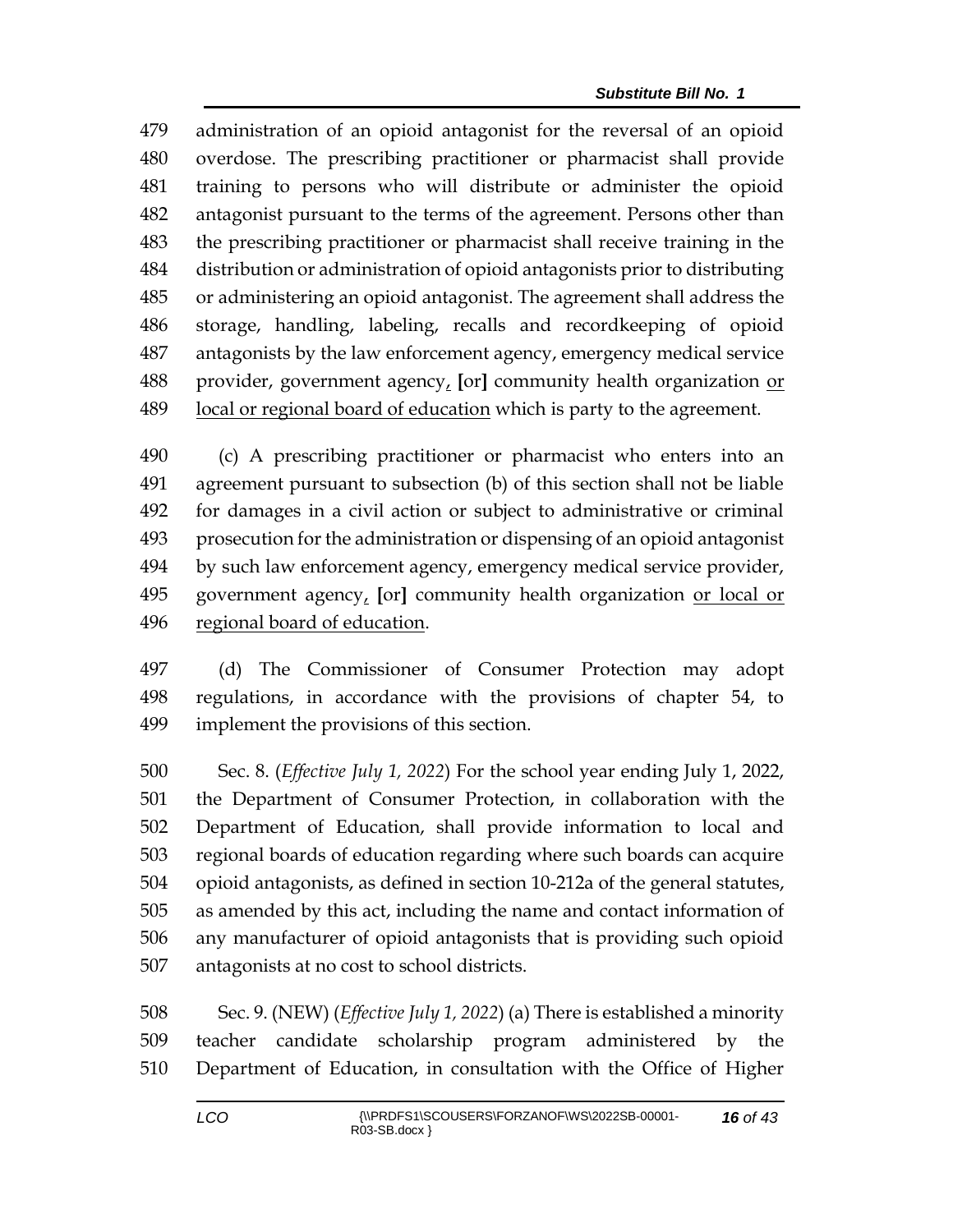Education. The program shall provide an annual scholarship to minority students who (1) graduated from a public high school in a priority school district, as described in section 10-266p of the general statutes, and (2) are enrolled in a teacher preparation program at any four-year institution of higher education. Maximum grants shall not exceed twenty thousand dollars per year. The department shall ensure that at least fifty per cent of the scholarship recipients are men.

 (b) Not later than January 1, 2023, the department shall develop a policy concerning the administration of the scholarship. Such policy shall include, but need not be limited to, provisions regarding (1) any additional eligibility criteria, (2) payment and distribution of the scholarships, and (3) the notification of students in high school in priority school districts of the scholarship program.

 (c) For the fiscal years ending June 30, 2024, and each fiscal year thereafter, the department shall award scholarships in accordance with the provisions of this section and the guidelines developed pursuant to section (b) of this section.

 (d) The Department of Education may accept gifts, grants and donations, from any source, public or private, for the minority teacher candidate scholarship program.

Sec. 10. (*Effective from passage*) (a) As used in this section:

 (1) "Ableism" means the bias, prejudice or discrimination, intentional or unintentional, against people with physical, psychiatric or intellectual disabilities; and

 (2) "Social-emotional learning" has the same meaning as provided in section 10-222v of the general statutes.

 (b) There is established a task force to combat ableism. The task force shall identify (1) current efforts to educate all students on disability and combat ableism in the public school curriculum and classrooms, and (2) opportunities to expand such efforts and integrate them into social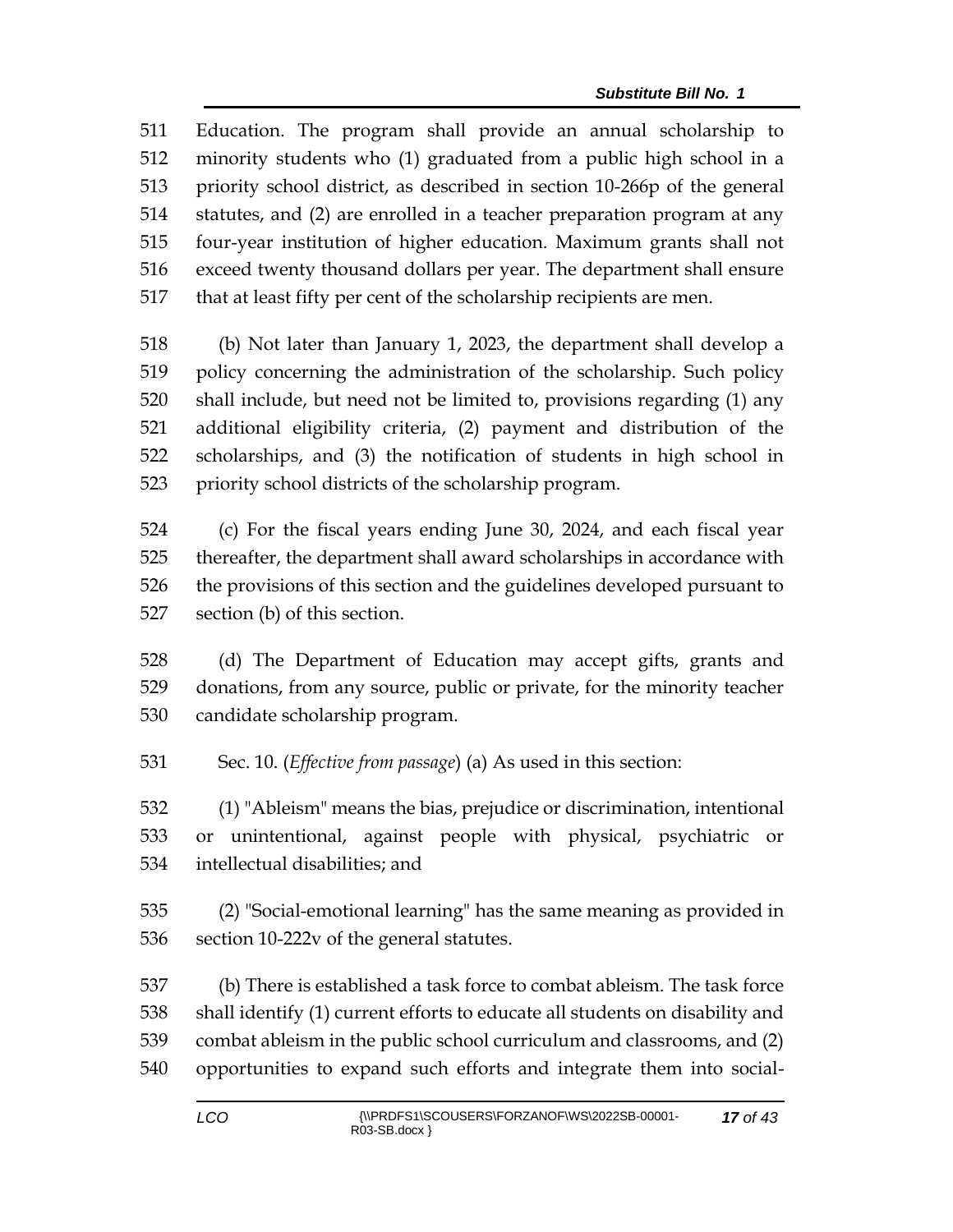emotional learning.

(c) The task force shall consist of the following members:

 (1) Two appointed by the speaker of the House of Representatives, one of whom is an educator employed by a local or regional board of education and one of whom is a leader in social-emotional learning who works with children;

 (2) Two appointed by the president pro tempore of the Senate, one of whom works as a special education teacher and one of whom is a member of the social and emotional learning and school climate advisory collaborative established pursuant to section 10-222q of the general statutes;

 (3) One appointed by the majority leader of the House of Representatives, who is a school administrator employed by a local or regional board of education;

 (4) One appointed by the majority leader of the Senate, who is a chairperson of a local or regional board of education;

 (5) One appointed by the minority leader of the House of Representatives, who is a director or employee of a private nonprofit organization in the state that provides services or programs for children with disabilities;

 (6) One appointed by the minority leader of the Senate, who is a director or employee of a private nonprofit organization in the state that provides disability-related services or programs for children;

(7) The Commissioner of Education, or the commissioner's designee;

 (8) The Commissioner of Early Childhood, or the commissioner's designee;

 (9) The Commissioner of Children and Families, or the commissioner's designee;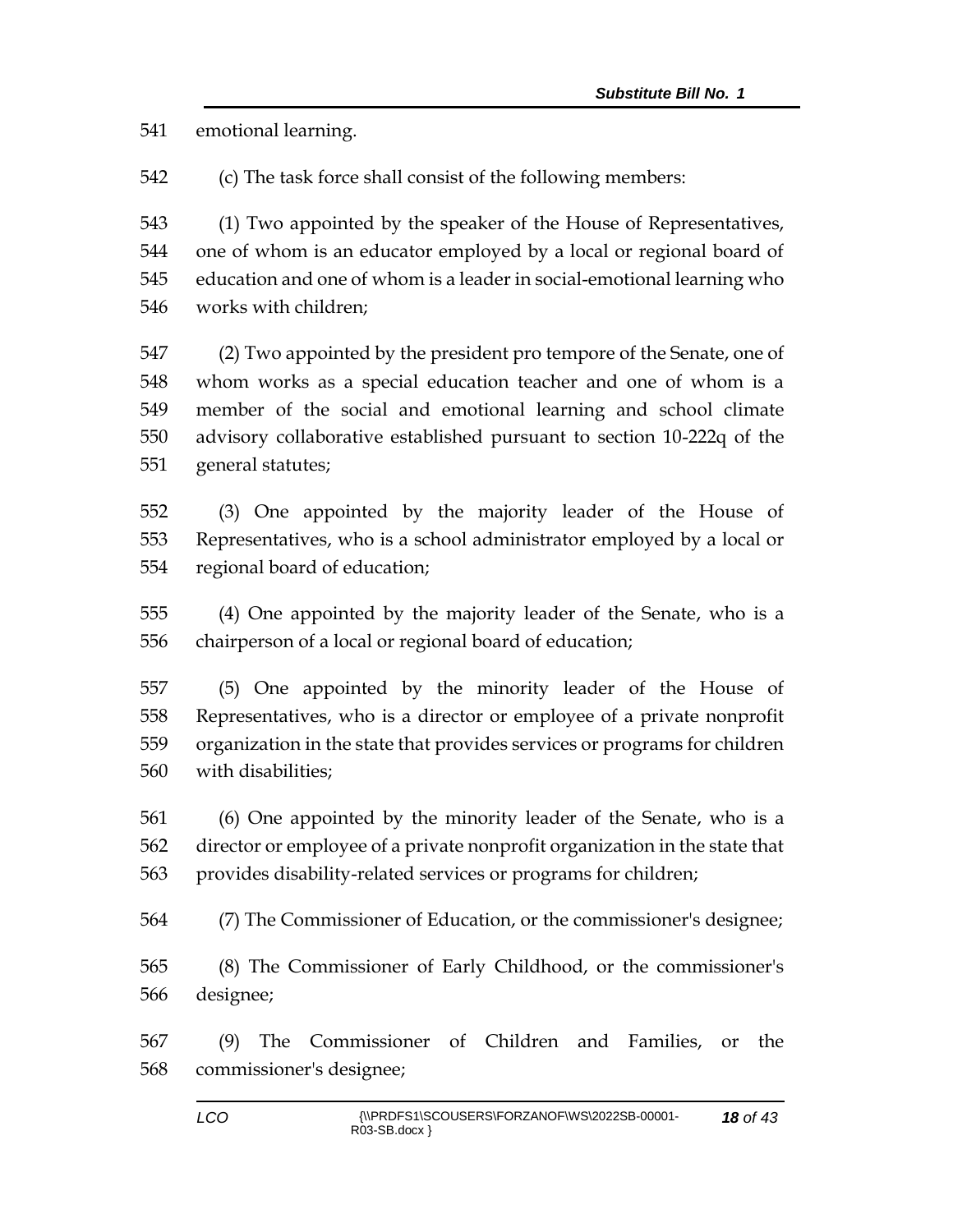(10) The Chief Court Administrator, or the Chief Court Administrator's designee; and (11) The director of Special Education Equity for Kids of Connecticut, or the director's designee. (d) Any member of the task force appointed under subdivision (1), 574 (2), (3), (4), (5) or (6) of subsection (c) of this section may be a member of the General Assembly. (e) All initial appointments to the task force shall be made not later than thirty days after the effective date of this section. Any vacancy shall be filled by the appointing authority. (f) The speaker of the House of Representatives and the president pro tempore of the Senate shall select the chairpersons of the task force from among the members of the task force. Such chairpersons shall schedule the first meeting of the task force, which shall be held not later than sixty days after the effective date of this section. (g) The administrative staff of the joint standing committee of the General Assembly having cognizance of matters relating to children shall serve as administrative staff of the task force. (h) Not later than January 1, 2023, the task force shall submit a report on its findings and recommendations to the joint standing committee of the General Assembly having cognizance of matters relating to children and education, in accordance with the provisions of section 11-4a of the general statutes. The task force shall terminate on the date that it submits such report or January 1, 2023, whichever is later. Sec. 11. (*Effective from passage*) (a) There is established a task force to study the governance structure and internal procedures of the Connecticut Interscholastic Athletic Conference. Such study shall include, but need not be limited to, an examination of the leadership structure of the conference and how leadership positions are filled, and

how the conference receives and resolves complaints filed by members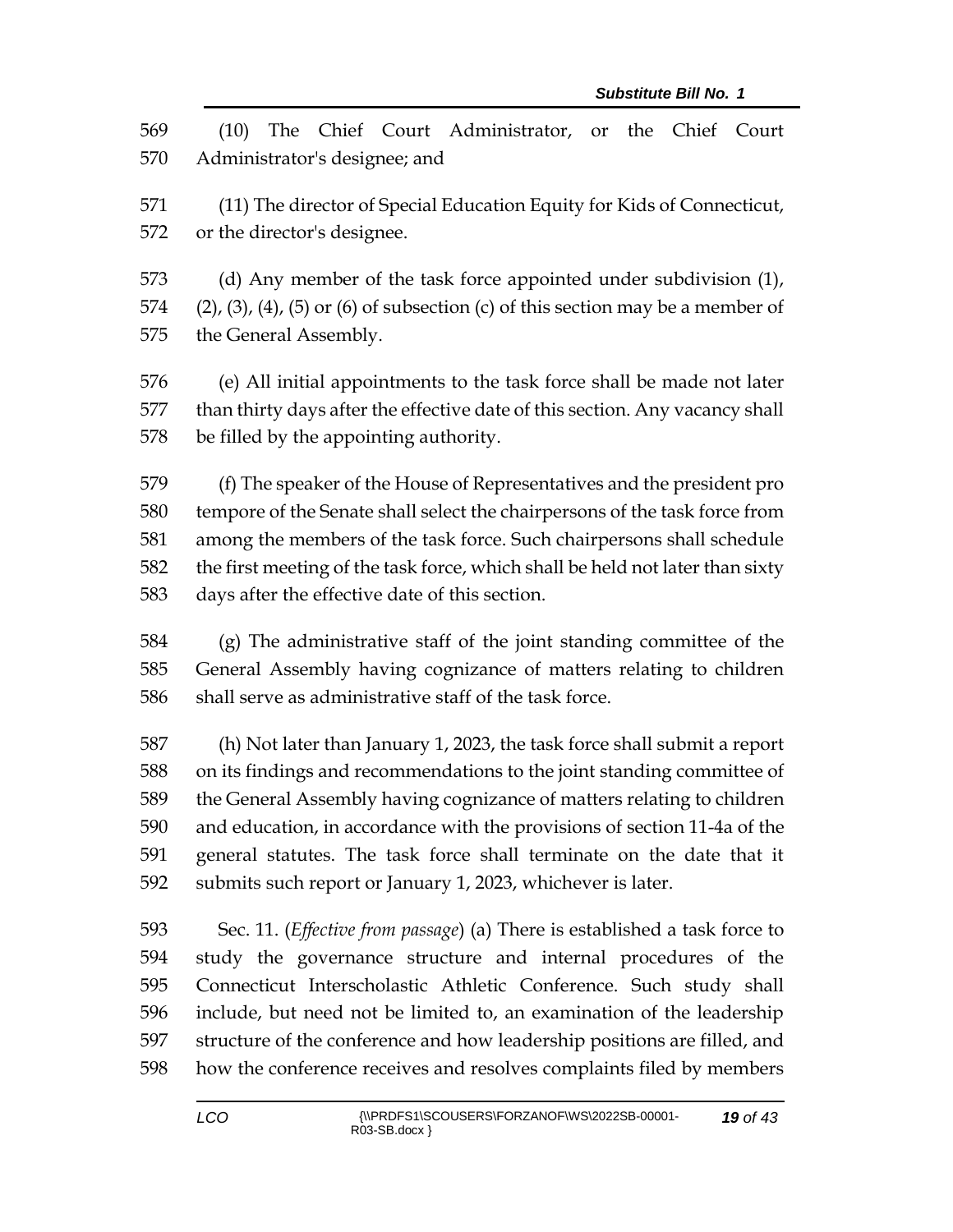of the conference and individuals.

(b) The task force shall consist of the following members:

 (1) One appointed by the speaker of the House of Representatives, who has expertise in coaching;

 (2) One appointed by the president pro tempore of the Senate, who has expertise in sports management;

 (3) One appointed by the majority leader of the House of Representatives, who is a coach for a member of the Connecticut Interscholastic Athletic Conference;

 (4) One appointed by the majority leader of the Senate, who is an athletic director for a school district that is a member of the Connecticut Interscholastic Athletic Conference;

 (5) One appointed by the minority leader of the House of Representatives, who is an administrator at a school that is a member of the Connecticut Interscholastic Athletic Conference;

 (6) One appointed by the minority leader of the Senate, who is a parent of a student athlete for a school that is a member of the Connecticut Interscholastic Athletic Conference; and

 (7) The director of the Connecticut Interscholastic Athletic Conference, or the director's designee.

 (c) Any member of the task force appointed under subdivision (1), (2), (3), (4), (5) or (6) of subsection (b) of this section may be a member of the General Assembly.

 (d) All initial appointments to the task force shall be made not later than thirty days after the effective date of this section. Any vacancy shall be filled by the appointing authority.

(e) The speaker of the House of Representatives and the president pro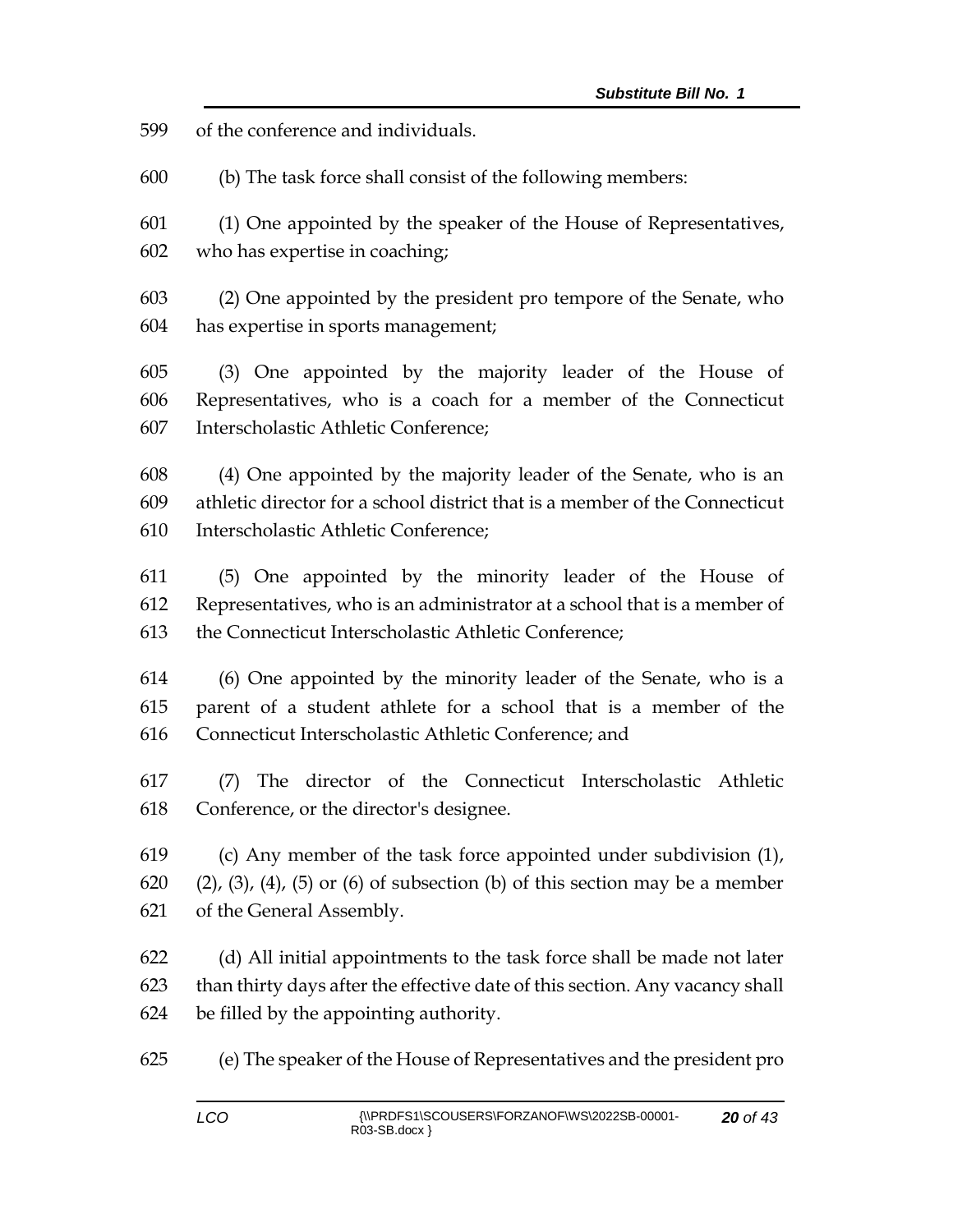tempore of the Senate shall select the chairpersons of the task force from among the members of the task force. Such chairpersons shall schedule the first meeting of the task force, which shall be held not later than sixty days after the effective date of this section.

 (f) The administrative staff of the joint standing committee of the General Assembly having cognizance of matters relating to education shall serve as administrative staff of the task force.

 (g) Not later than January 1, 2023, the task force shall submit a report, in accordance with the provisions of section 11-4a of the general statutes, on its findings and recommendations to the joint standing committee of the General Assembly having cognizance of matters relating to education. The task force shall terminate on the date that it submits such report or January 1, 2023, whichever is later.

- Sec. 12. (NEW) (*Effective July 1, 2022*) (a) As used in this section:
- (1) "School readiness program" has the same meaning as provided in section 10-16p of the general statutes, as amended by this act; and

 (2) "Competitive municipality" means, for the fiscal year ending June 30, 2024, a municipality that is among the lowest fifty municipalities when ranked by wealth, as determined by the Commissioner of Early Childhood, and for the fiscal year ending June 30, 2025, a municipality that is among the lowest one hundred municipalities when ranked by wealth, as determined by the commissioner.

 (b) For the fiscal year ending July 1, 2023, and each fiscal year thereafter, the Commissioner of Early Childhood shall coordinate with local and regional school readiness councils to conduct needs assessments for infant, toddler and preschool spaces in school readiness programs throughout the state. The commissioner shall use the results of such needs assessments to increase or adjust the number of infant, toddler and preschool spaces in school readiness programs to meet the need or demand of each community and to provide grants under section 10-16p of the general statutes, as amended by this act, in accordance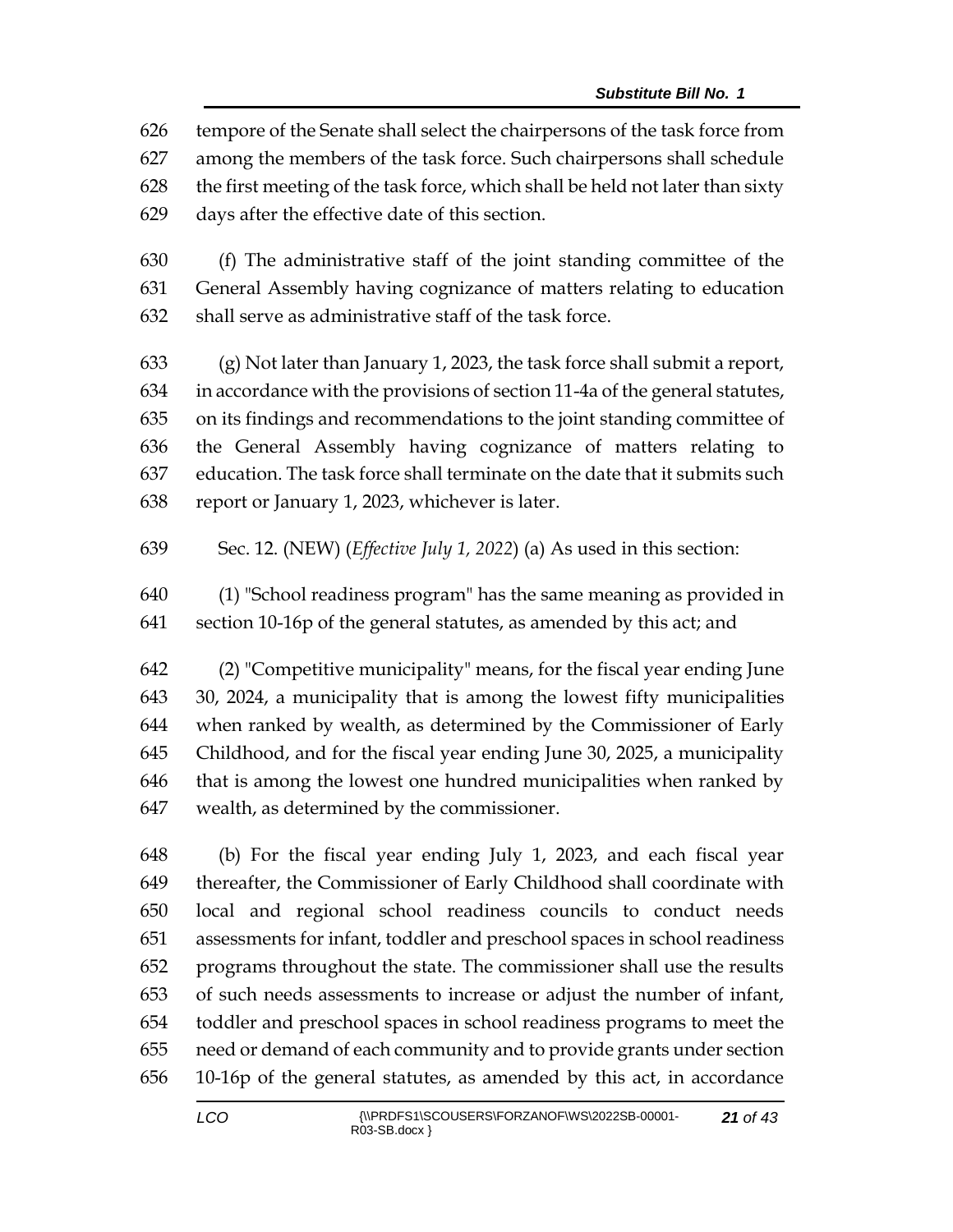with subsections (c) to (e), inclusive, of this section.

 (c) For the fiscal year ending June 30, 2024, the commissioner shall increase or adjust the number of infant, toddler and preschool spaces, in accordance with the needs assessments conducted pursuant to subsection (b) of this section, in priority school districts, as described in section 10-266p of the general statutes. The commissioner shall provide grants under section 10-16p of the general statutes, as amended by this act, to accomplish such increase or adjustment in such spaces.

 (d) For the fiscal years ending June 30, 2025, and June 30, 2026, the commissioner shall increase or adjust the number of infant, toddler and preschool spaces, in accordance with the needs assessments conducted pursuant to subsection (b) of this section, in competitive municipalities. The commissioner shall provide grants under section 10-16p of the general statutes, as amended by this act, to accomplish such increase or adjustment in such spaces.

 (e) For the fiscal year ending June 30, 2027, and each fiscal year thereafter, the commissioner shall increase or adjust the number of infant, toddler and preschool spaces, in accordance with the needs assessments conducted pursuant to subsection (b) of this section, for each community throughout the state. The commissioner shall provide grants under section 10-16p of the general statutes, as amended by this act, to accomplish such increase or adjustment in such spaces.

 Sec. 13. Subdivision (1) of subsection (b) of section 10-16q of the general statutes is repealed and the following is substituted in lieu thereof (*Effective July 1, 2022*):

 (b) (1) **[**For the fiscal year ending June 30, 2020, the per child cost of the Office of Early Childhood school readiness program offered by a school readiness provider shall not exceed eight thousand nine hundred twenty-seven dollars.**]** For the fiscal year ending June 30, **[**2021**]** 2023, and each fiscal year thereafter, the per child cost of the Office of Early Childhood school readiness program offered by a school readiness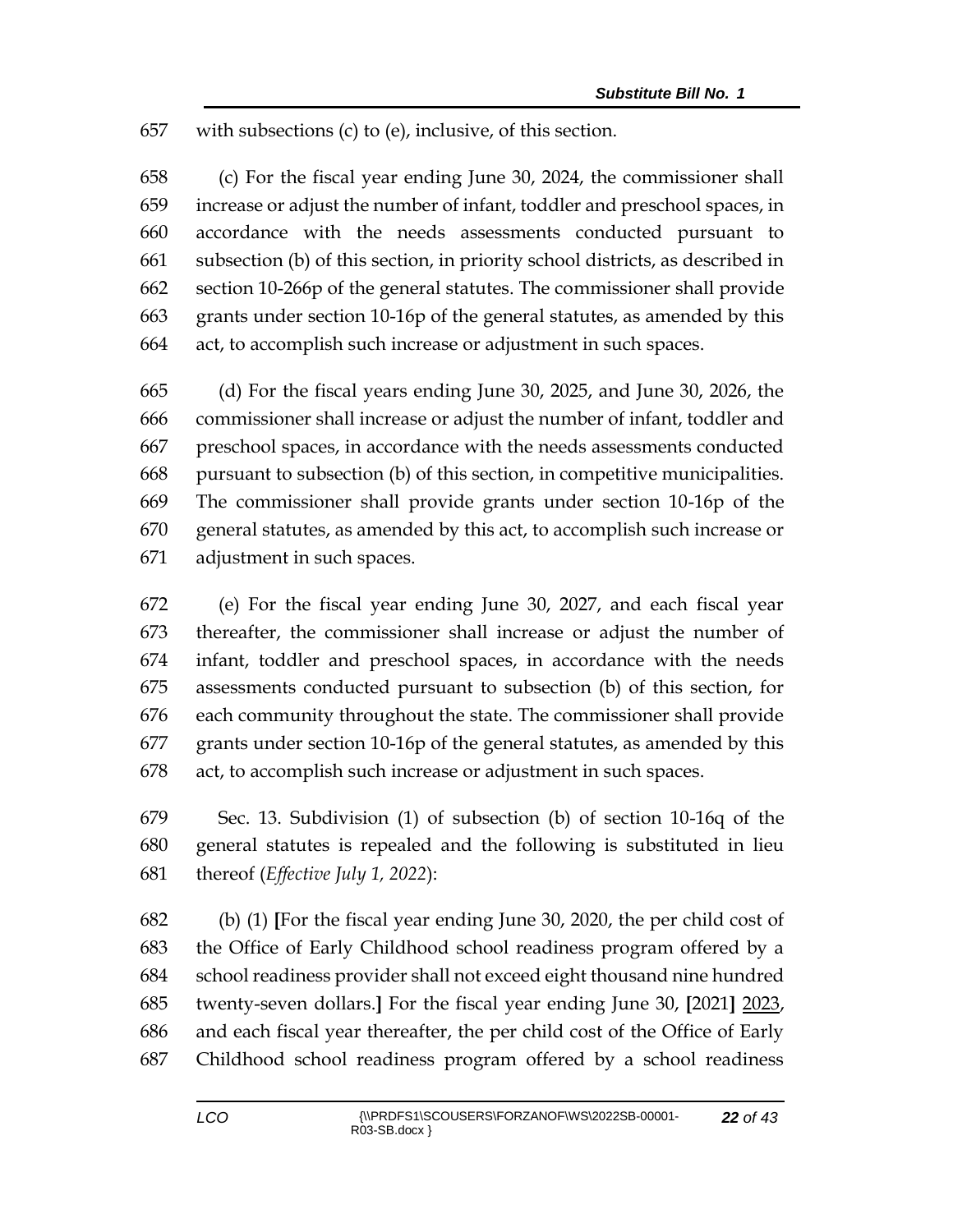| 688 | provider shall not exceed [nine thousand twenty-seven dollars] $(A)$                 |
|-----|--------------------------------------------------------------------------------------|
| 689 | sixteen thousand dollars for each child three years of age or under who              |
| 690 | is in infant or toddler care and not in a preschool program, and (B)                 |
| 691 | fourteen thousand five hundred dollars for each child three years of age             |
| 692 | or older who is in a preschool program.                                              |
| 693 | Sec. 14. Section 10-16p of the 2022 supplement to the general statutes               |
| 694 | is repealed and the following is substituted in lieu thereof ( <i>Effective July</i> |

*1, 2022*):

 (a) As used in sections 10-16o to 10-16r, inclusive, as amended by this act, 10-16u, 17b-749a and 17b-749c:

 (1) "School readiness program" means a **[**nonsectarian**]** program that (A) meets the standards set by the Office of Early Childhood pursuant to subsection (b) of this section and the requirements of section 10-16q, as amended by this act, and (B) provides a developmentally appropriate learning experience of not less than four hundred fifty hours and one hundred eighty days for eligible children, except as provided in subsection (d) of section 10-16q;

 (2) "Eligible children" means children three and four years of age and children five years of age who are not eligible to enroll in school pursuant to section 10-15c, or who are eligible to enroll in school and will attend a school readiness program pursuant to section 10-16t;

 (3) "Priority school" means a school in which forty per cent or more of the lunches served are served to students who are eligible for free or reduced price lunches pursuant to federal law and regulations, excluding such a school located in a priority school district pursuant to section 10-266p or in a former priority school district receiving a grant pursuant to subsection (c) of this section and, on and after July 1, 2001, excluding such a school in a transitional school district receiving a grant pursuant to section 10-16u;

 (4) "Severe need school" means a school in a priority school district pursuant to section 10-266p or in a former priority school district in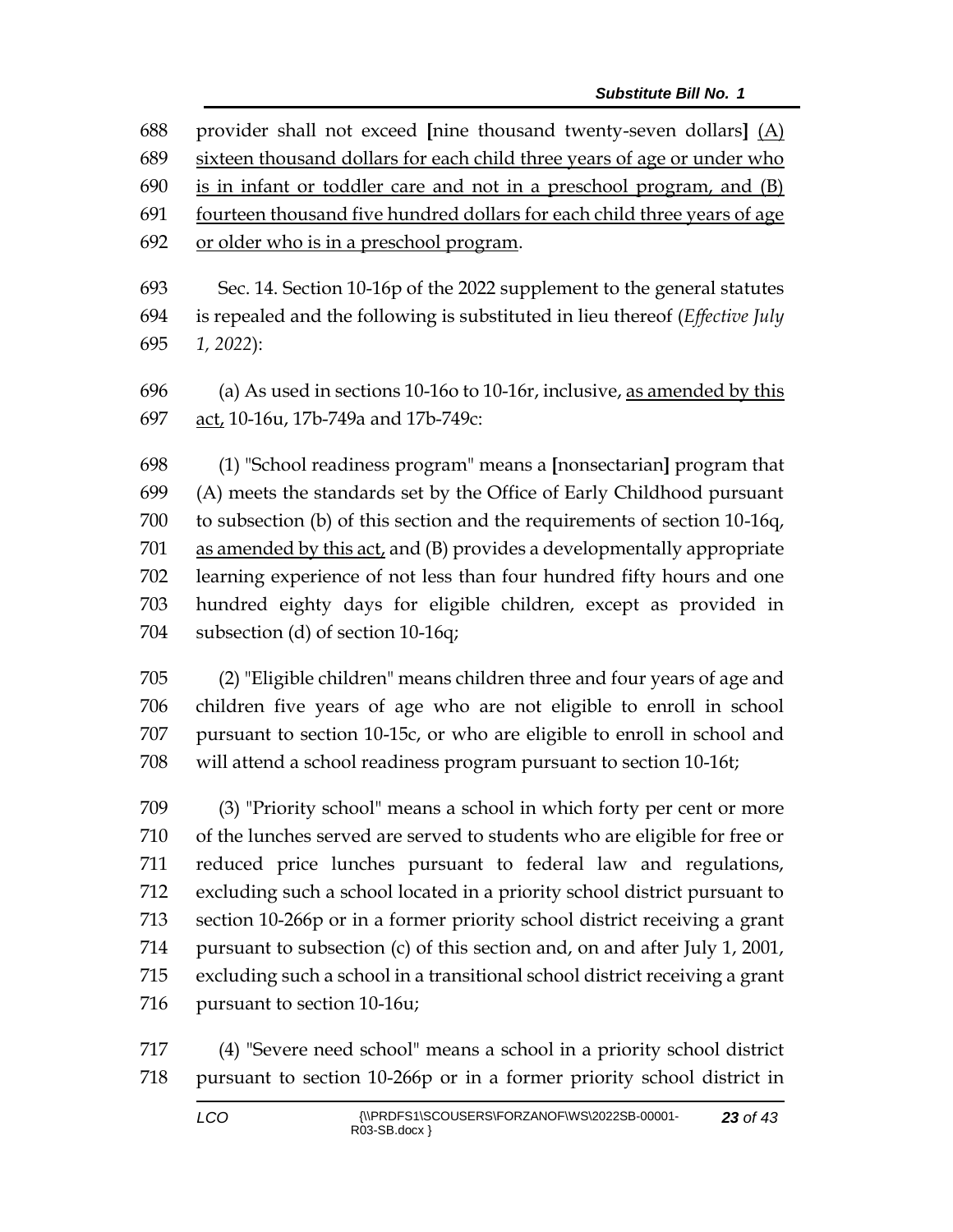which forty per cent or more of the lunches served are served to students who are eligible for free or reduced price lunches;

 (5) "Accredited" means accredited by the National Association for the Education of Young Children, National Association for Family Child Care, a Head Start on-site program review instrument or a successor instrument pursuant to federal regulations, or otherwise meeting such criteria as may be established by the commissioner, unless the context otherwise requires;

 (6) "Year-round" means fifty weeks per year, except as provided in subsection (d) of section 10-16q;

(7) "Commissioner" means the Commissioner of Early Childhood;

(8) "Office" means the Office of Early Childhood;

 (9) "Seeking accreditation" means a school readiness program seeking accreditation by the National Association for the Education of Young Children, National Association for Family Child Care or a Head Start on-site program review instrument or successor instrument pursuant to federal regulations, or attempting to meet criteria as may be established by the commissioner; and

 (10) "Concentration in early childhood education" means a program of study in early childhood education, including, but not limited to, early childhood education, child study, child development or human growth and development.

 (b) (1) The office shall be the lead agency for school readiness. For purposes of this section and section 10-16u, school readiness program providers eligible for funding from the office shall include local and regional boards of education, regional educational service centers, family resource centers and providers of child care centers, group child care homes and family child care homes, as described in section 19a-77, 747 as amended by this act, Head Start programs, preschool programs and other programs that meet any standards established by the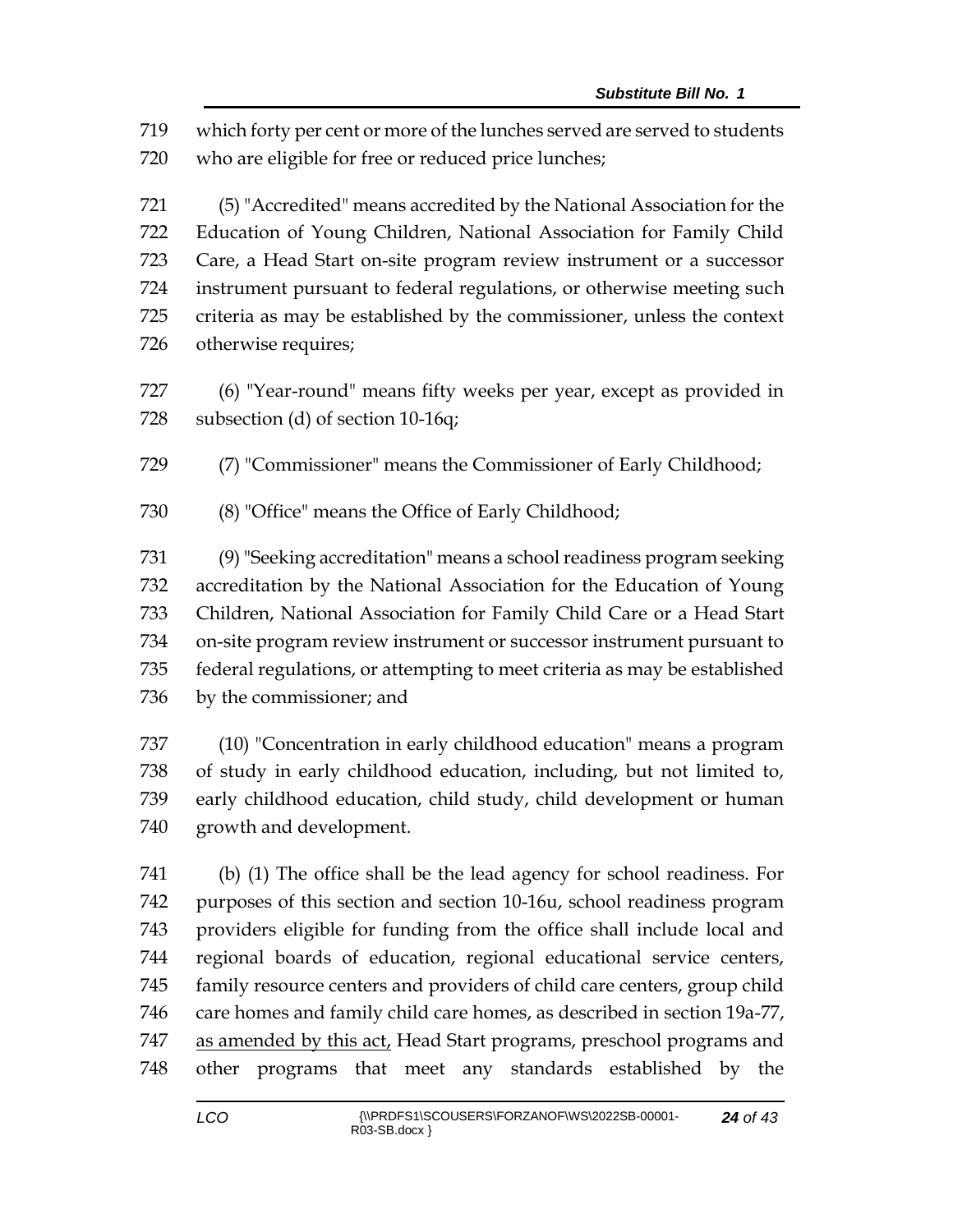commissioner. The office shall establish standards for school readiness programs. The standards may include, but need not be limited to, guidelines for staff-child interactions, curriculum content, including preliteracy development, lesson plans, parental involvement, staff qualifications and training, transition to school and administration. The office shall develop age-appropriate developmental skills and goals for children attending such programs. The commissioner, in consultation with the president of the Connecticut State Colleges and Universities, the Commissioners of Education and Social Services and other appropriate entities, shall develop a professional development program for the staff of school readiness programs.

(2) For purposes of this section:

 (A) Prior to July 1, 2022, "staff qualifications" means that for each early childhood education program accepting state funds for infant, toddler and preschool spaces associated with such program's child care program or school readiness program, there is in each classroom an individual who has at least the following: (i) A childhood development associate credential or an equivalent credential issued by an organization approved by the commissioner and twelve credits or more in early childhood education or child development, as determined by the commissioner or the president of the Connecticut State Colleges and Universities, after consultation with the commissioner, from an institution of higher education (I) accredited by the Board of Regents for Higher Education or Office of Higher Education, and (II) regionally accredited; (ii) an associate degree with twelve credits or more in early childhood education or child development, as determined by the commissioner or the president of the Connecticut State Colleges and Universities, after consultation with the commissioner, from such an institution; (iii) a four-year degree with twelve credits or more in early childhood education or child development, as determined by the commissioner or the president of the Connecticut State Colleges and Universities, after consultation with the commissioner, from such an institution; (iv) certification pursuant to section 10-145b with an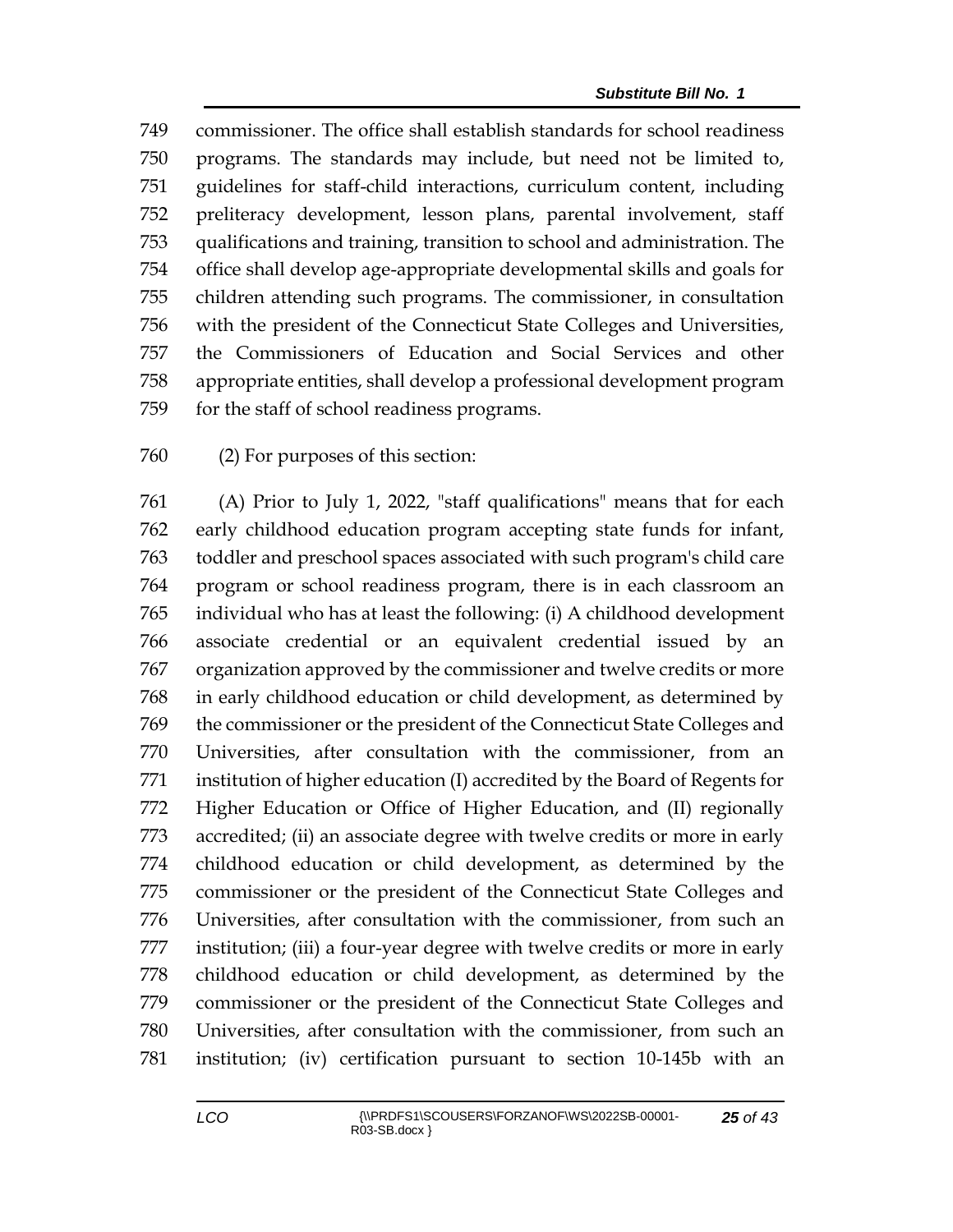endorsement in early childhood education or special education; (v) an associate degree with a concentration in early childhood education from an institution of higher education that is regionally accredited; or (vi) a bachelor's degree with a concentration in early childhood education from an institution of higher education that is regionally accredited;

 (B) From July 1, 2022, until June 30, 2025, "staff qualifications" means that for each early childhood education program accepting state funds for infant, toddler and preschool spaces associated with such program's child care program or school readiness program, (i) at least fifty per cent of those individuals with the primary responsibility for a classroom of children (I) hold certification pursuant to section 10-145b with an endorsement in early childhood education or early childhood special education, (II) have been issued an early childhood teacher credential, pursuant to section 10-520b, (III) hold at least an associate degree with a concentration in early childhood education from an institution of higher education that is regionally accredited, or (IV) satisfy the requirements of subdivision (3), (4) or (5) of this subsection, and (ii) such remaining individuals with the primary responsibility for a classroom of children hold a childhood development associate credential or an equivalent credential issued by an organization approved by the commissioner and twelve credits or more in early childhood education or child development, as determined by the commissioner or the president of the Connecticut State Colleges and Universities, after consultation with the commissioner, from an institution of higher education (I) accredited by the Board of Regents for Higher Education or Office of Higher Education, and (II) regionally accredited;

 (C) From July 1, 2025, until June 30, 2029, "staff qualifications" means that for each early childhood education program accepting state funds 810 for infant, toddler and preschool spaces associated with such program's child care program or school readiness program, (i) at least fifty per cent of those individuals with the primary responsibility for a classroom of children (I) hold certification pursuant to section 10-145b with an endorsement in early childhood education or early childhood special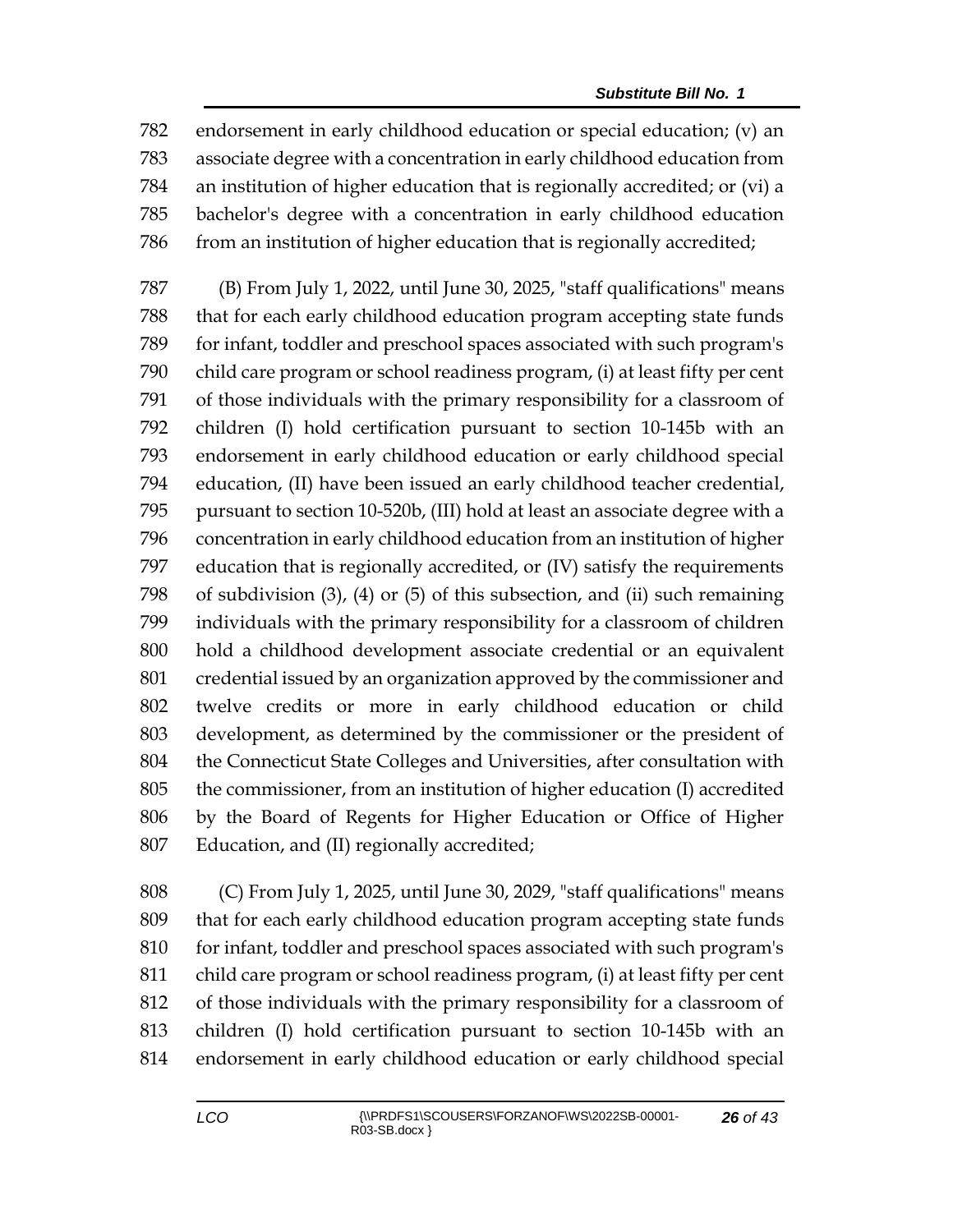education, (II) have been issued an early childhood teacher credential, pursuant to subdivision (2) of section 10-520b, (III) hold at least a bachelor's degree with a concentration in early childhood education from an institution of higher education that is regionally accredited, or (IV) satisfy the requirements of subdivision (3), (4) or (5) of this subsection, and (ii) such remaining individuals with the primary responsibility for a classroom of children (I) hold an associate degree with a concentration in early childhood education from an institution of higher education that is regionally accredited, or (II) have been issued an early childhood teacher credential, pursuant to subdivision (1) of section 10-520b; and

 (D) On and after July 1, 2029, "staff qualifications" means that for each early childhood education program accepting state funds for infant, toddler and preschool spaces associated with such program's child care program or school readiness program, one hundred per cent of those individuals with the primary responsibility for a classroom of children (i) hold certification pursuant to section 10-145b with an endorsement in early childhood education or early childhood special education, (ii) have been issued an early childhood teacher credential, pursuant to subdivision (2) of section 10-520b, (iii) hold at least a bachelor's degree with a concentration in early childhood education from an institution of higher education that is regionally accredited, or (iv) satisfy the requirements of subdivision (3), (4) or (5) of this subsection.

 (3) Any individual with a bachelor's degree in early childhood education or child development or a bachelor's degree and twelve credits or more in early childhood education or child development, who, on or before June 30, 2015, is employed by an early childhood education program that accepts state funds for infant, toddler and preschool spaces associated with such program's child care program or school readiness program shall be considered to meet the staff qualifications required under subparagraphs (B) to (D), inclusive, of subdivision (2) of this subsection. No such early childhood education program shall terminate any such individual from employment for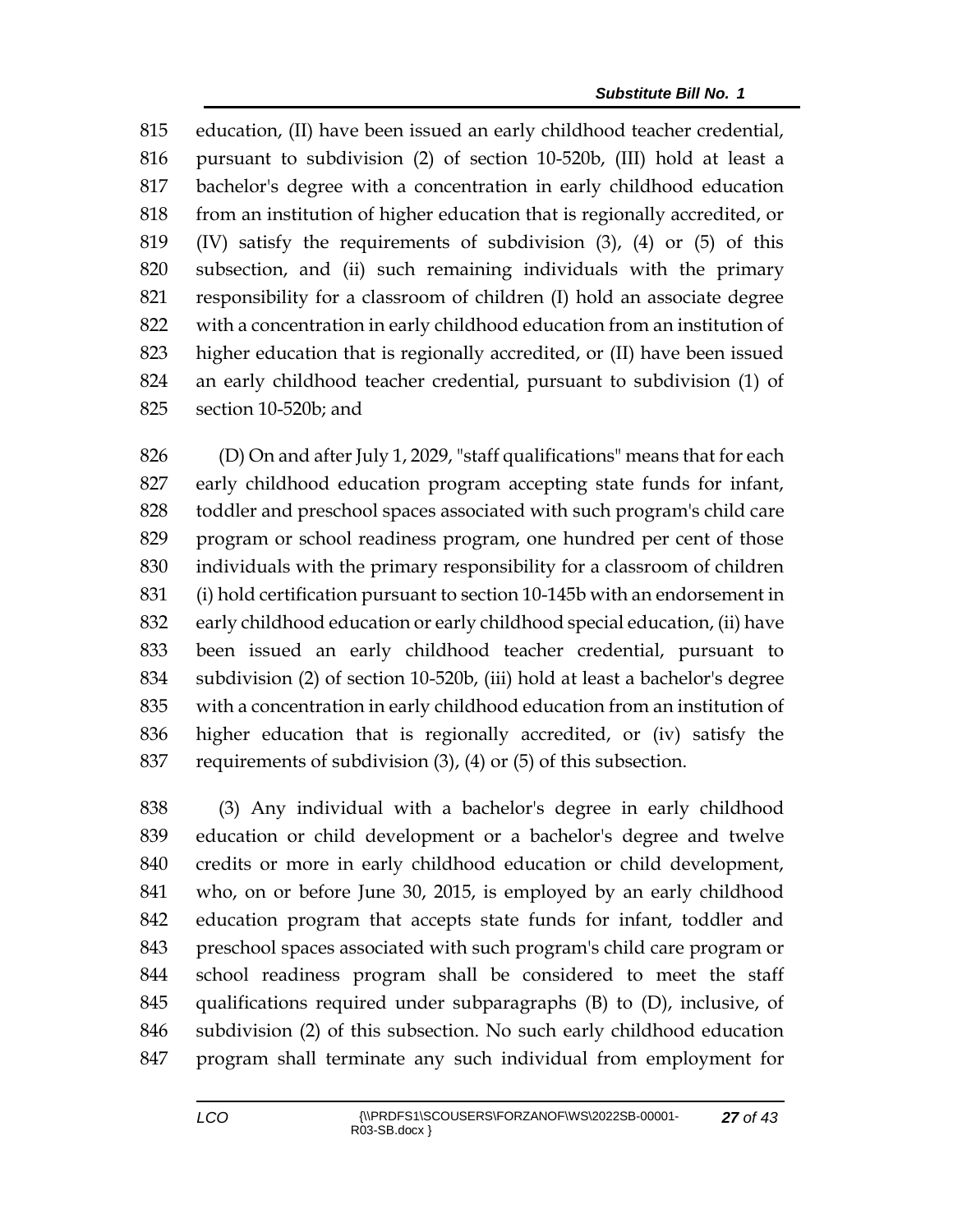purposes of meeting the staff qualification requirements set forth in subparagraph (B), (C) or (D) of subdivision (2) of this subsection.

 (4) Any individual with an associate degree or a bachelor's degree in early childhood education or child development or an associate degree or a bachelor's degree and twelve credits or more in early childhood education or child development from an institution of higher education that is regionally accredited, other than an associate degree or a bachelor's degree with a concentration in early childhood education, may submit documentation concerning such degree for review and assessment by the office as to whether such degree has a sufficient concentration in early childhood education so as to satisfy the requirements set forth in subparagraphs (B) to (D), inclusive, of subdivision (2) of this subsection.

 (5) Any individual with an associate degree with twelve credits or more in early childhood education or child development, as determined by the commissioner or the president of the Connecticut State Colleges and Universities, after consultation with the commissioner, from an institution of higher education (A) accredited by the Board of Regents for Higher Education or Office of Higher Education, and (B) regionally accredited, who has been employed in the same early childhood education program that accepts state funds for infant, toddler and preschool spaces associated with such program's child care program or school readiness program since 1995 shall be considered to meet the staff qualifications required under subparagraphs (B) to (D), inclusive, of subdivision (2) of this subsection until June 30, 2025. On and after July 1, 2025, such individual shall hold a childhood development associate credential or an equivalent credential, described in subparagraph (A) of subdivision (2) of this subsection, or otherwise meet the staff qualifications required under subparagraphs (C) and (D) of subdivision (2) of this subsection. Any such individual who terminates his or her employment with such early childhood education program on or before June 30, 2025, and accepts a position at another early childhood education program accepting state funds for spaces associated with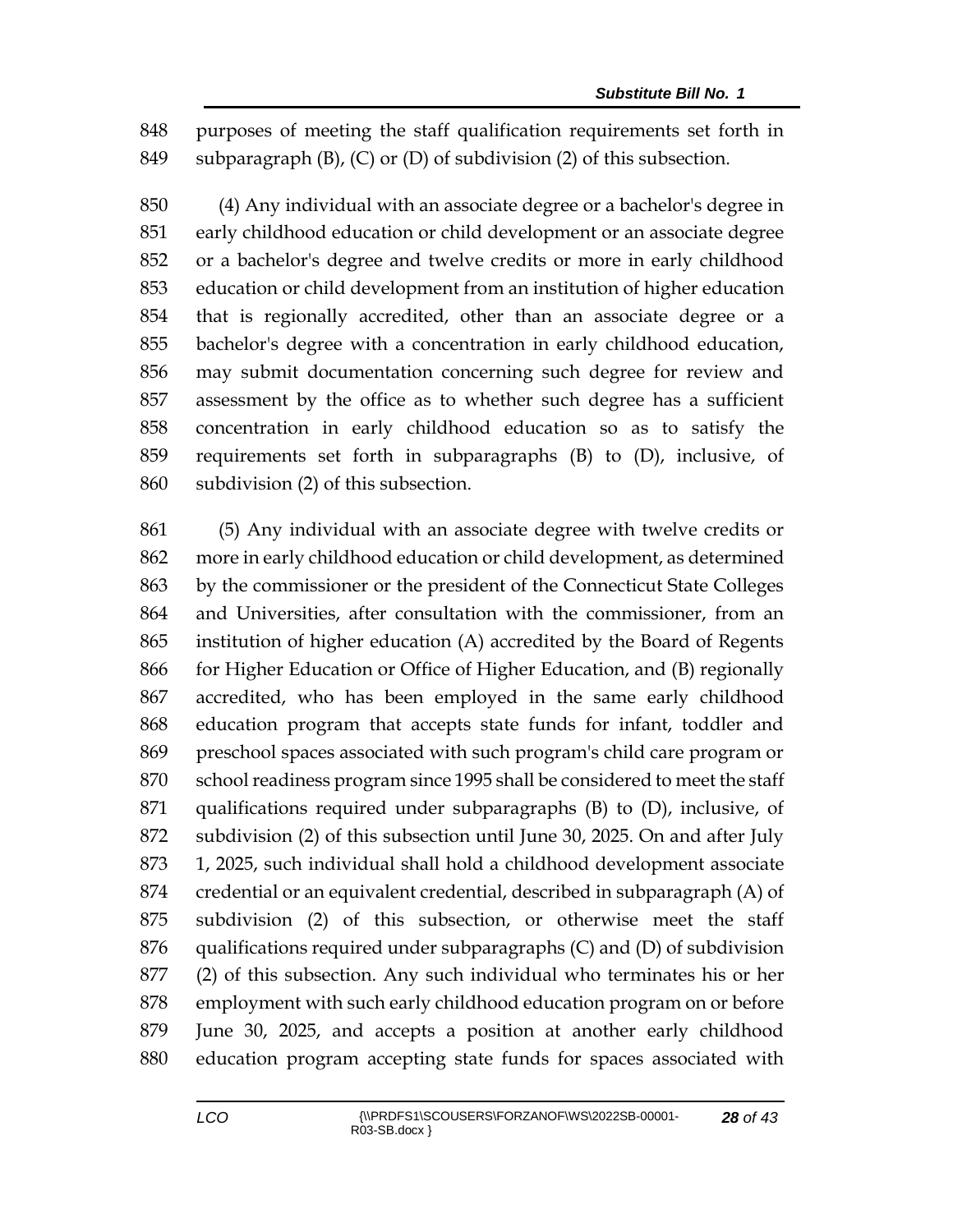such program's child care program or school readiness program shall submit documentation of such individual's progress toward meeting 883 the staff qualification requirements set forth in subparagraph  $(B)$  to  $(D)$ , inclusive, of subdivision (2) of this subsection in a manner determined by the office.

 (c) The commissioner shall establish a grant program to provide spaces in accredited school readiness programs located in priority school districts, as described in section 10-266p, or in former priority school districts for eligible children. The state, acting by and in the discretion of the Commissioner of Early Childhood, in consultation with a town or regional school readiness council, may enter into a contract with a municipality, local or regional board of education, regional educational service center, family resource center, provider of a child care center, group child care home or family child care home, as described in section 19a-77, as amended by this act, Head Start program, preschool program or other program that meets such standards established by the commissioner, to provide, within available appropriations, state financial assistance. Eligibility shall be determined for a five-year period based on an applicant's designation as a priority school district for the initial year of application, except that if a school district that receives a grant pursuant to this subsection is no longer designated as a priority school district at the end of such five-year period, such former priority school district shall continue to be eligible to receive a grant pursuant to this subsection. Grant awards shall be made annually contingent upon available funding and a satisfactory annual evaluation. The chief elected official of such town and the superintendent of schools for such priority school district or former priority school district shall submit a plan for the expenditure of grant funds and responses to the local request for proposal process to the commissioner. The commissioner shall review and approve such plans. The plan shall: (1) Be developed in consultation with the local or regional school readiness council established pursuant to section 10-16r, 913 as amended by this act; (2) be based on a needs and resource assessment; (3) provide for the issuance of requests for proposals for providers of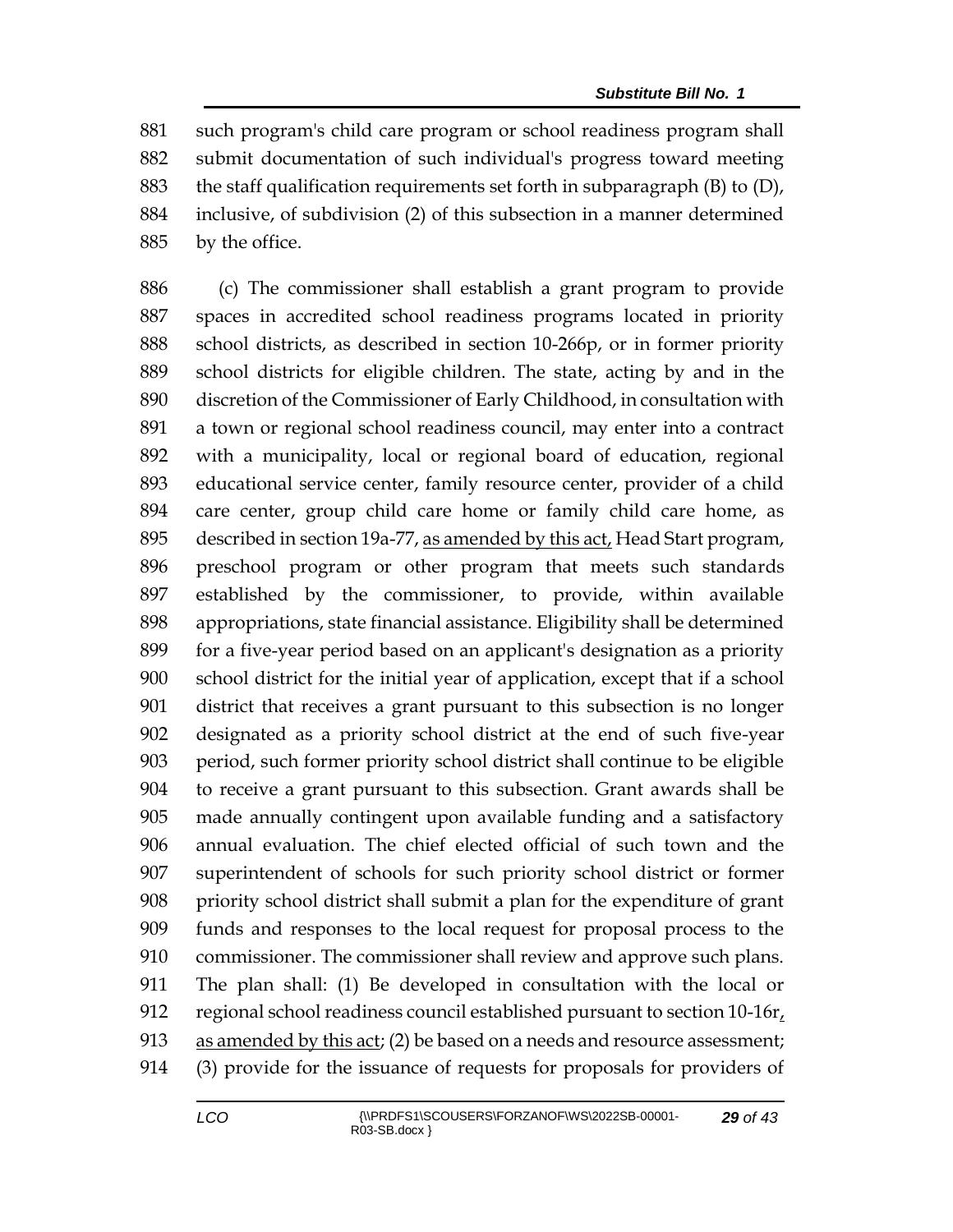accredited school readiness programs, provided, after the initial requests for proposals, facilities that have been approved to operate a child care program financed through the Connecticut Health and Education Facilities Authority and have received a commitment for debt service from the Department of Social Services, pursuant to section 17b- 749i, on or before June 30, 2014, and on or after July 1, 2014, from the office, are exempt from the requirement for issuance of annual requests for proposals; and (4) identify the need for funding pursuant to section 17b-749a in order to extend the hours and days of operation of school readiness programs in order to provide child care services for children attending such programs.

 (d) (1) The commissioner shall establish a competitive grant program to provide spaces in accredited school readiness programs or school readiness programs seeking accreditation located in (A) an area served by a priority school or a former priority school, (B) a town ranked one to fifty when all towns are ranked in ascending order according to town wealth, as defined in subdivision (26) of section 10-262f, whose school district is not a priority school district pursuant to section 10-266p, (C) a town formerly a town described in subparagraph (B) of this subdivision, as provided for in subdivision (2) of this subsection, or (D) a town designated as an alliance district, as defined in section 10-262u, whose school district is not a priority school district pursuant to section 10- 266p. A town in which a priority school is located, a regional school readiness council, pursuant to subsection (c) of section 10-16r, as amended by this act, for a region in which such a school is located or a town described in subparagraph (B) of this subdivision may apply for such a grant in an amount equal to the number of spaces in an accredited school readiness program or a school readiness program seeking accreditation multiplied by the per child cost set forth in subdivision (1) 944 of subsection (b) of section 10-16q, as amended by this act. Eligibility shall be determined for a three-year period based on an applicant's designation as having a priority school or being a town described in subparagraph (B) of this subdivision for the initial year of application. The state, acting by and in the discretion of the Commissioner of Early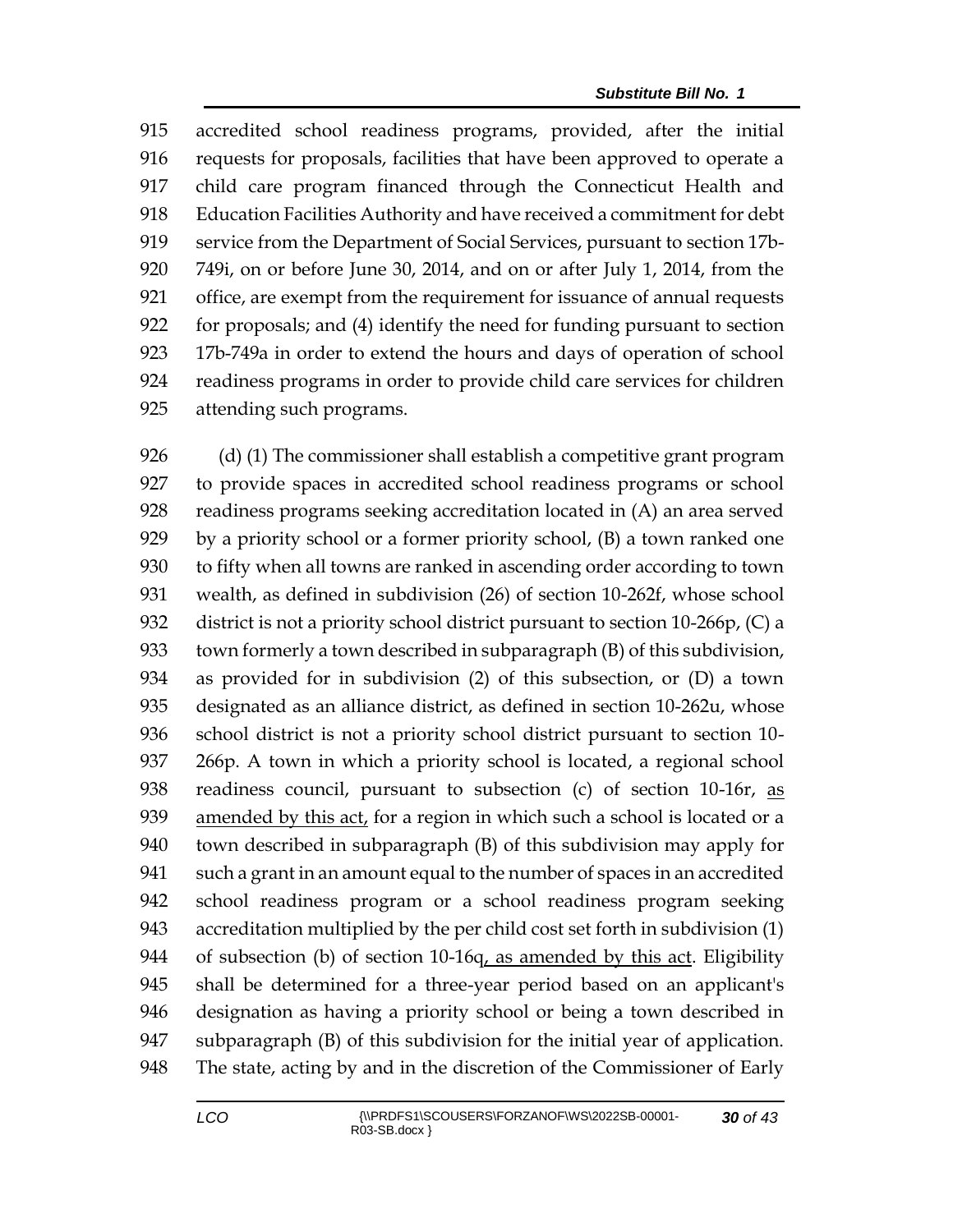Childhood, in consultation with a town or regional school readiness council, may enter into a contract with a municipality, local or regional board of education, regional educational service center, family resource center, provider of a child care center, group child care home or family 953 child care home, as described in section 19a-77, as amended by this act, Head Start program, preschool program or other program that meets such standards established by the commissioner, to provide, within available appropriations, state financial assistance. The chief elected official of such town and the superintendent of schools of the school district or the regional school readiness council shall submit a plan, as described in subsection (c) of this section, for the expenditure of such grant funds to the commissioner. In awarding grants pursuant to this subsection, the commissioner shall give preference to applications submitted by regional school readiness councils and may, within available appropriations, provide a grant to such town or regional school readiness council that increases the number of spaces for eligible children who reside in an area or town described in subparagraphs (A) to (D), inclusive, of this subdivision, in an accredited school readiness program or a school readiness program seeking accreditation.

 (2) (A) Except as provided in subparagraph (C) of this subdivision, commencing with the fiscal year ending June 30, 2005, if a town received a grant pursuant to subdivision (1) of this subsection and is no longer eligible to receive such a grant, the town may receive a phase-out grant for each of the three fiscal years following the fiscal year such town received its final grant pursuant to subdivision (1) of this subsection.

 (B) The amount of such phase-out grants shall be determined as follows: (i) For the first fiscal year following the fiscal year such town received its final grant pursuant to subdivision (1) of this subsection, in an amount that does not exceed seventy-five per cent of the grant amount such town received for the town or school's final year of eligibility pursuant to subdivision (1) of this subsection; (ii) for the second fiscal year following the fiscal year such town received its final grant pursuant to subdivision (1) of this subsection, in an amount that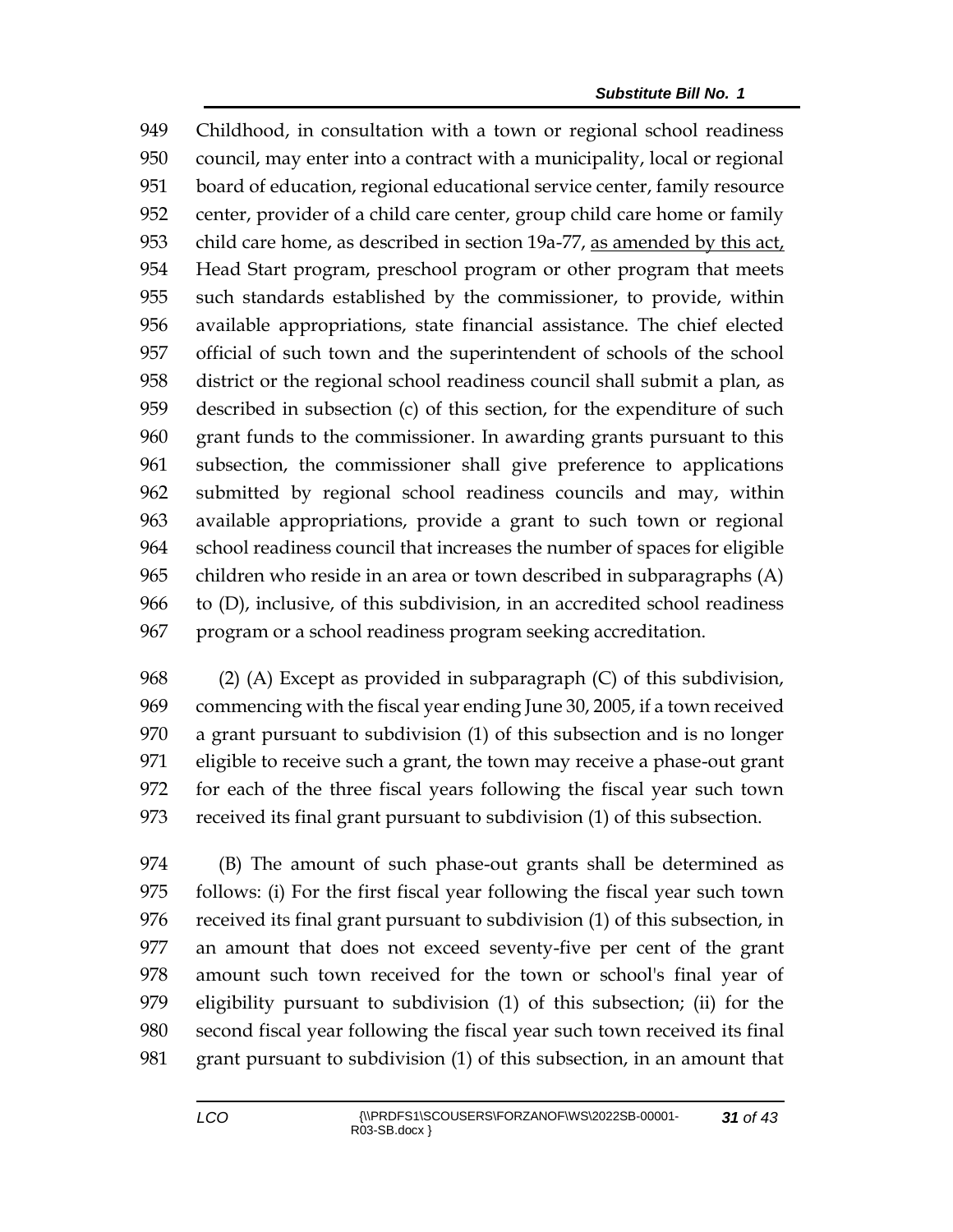does not exceed fifty per cent of the grant amount such town received for the town's or school's final year of eligibility pursuant to subdivision (1) of this subsection; and (iii) for the third fiscal year following the fiscal year such town received its final grant pursuant to subdivision (1) of this subsection, in an amount that does not exceed twenty-five per cent of the grant amount such town received for the town's or school's final year of eligibility pursuant to subdivision (1) of this subsection.

 (C) For the fiscal year ending June 30, 2011, and each fiscal year thereafter, any town that received a grant pursuant to subparagraph (B) of subdivision (1) of this subsection for the fiscal year ending June 30, 2010, shall continue to receive a grant under this subsection even if the town no longer meets the criteria for such grant pursuant to subparagraph (B) of subdivision (1) of this subsection.

 (e) (1) If funds appropriated for the purposes of subsection (c) of this section are not expended, the commissioner may deposit such unexpended funds in the account established under section 10-16aa and use such unexpended funds in accordance with the provisions of section 10-16aa.

 (2) For the fiscal year ending June 30, 2015, and each fiscal year thereafter, if funds appropriated for the purposes of subsection (c) of this section are not expended, an amount up to one million dollars of such unexpended funds may be available for the provision of scholarships and professional development for early childhood care and education program providers, and individual staff members employed in such programs, provided such programs accept state funds for infant, toddler and preschool slots. Such unexpended funds may be available for use in accordance with the provisions of this **[**subparagraph**]** 1009 subdivision for the subsequent fiscal year. The commissioner may use such unexpended funds on and after July 1, 2015, to support early childhood education programs accepting state funds in satisfying the staff qualifications requirements of subparagraphs (B) and (C) of subdivision (2) of subsection (b) of this section. The commissioner shall use any such funds to provide assistance to individual staff members,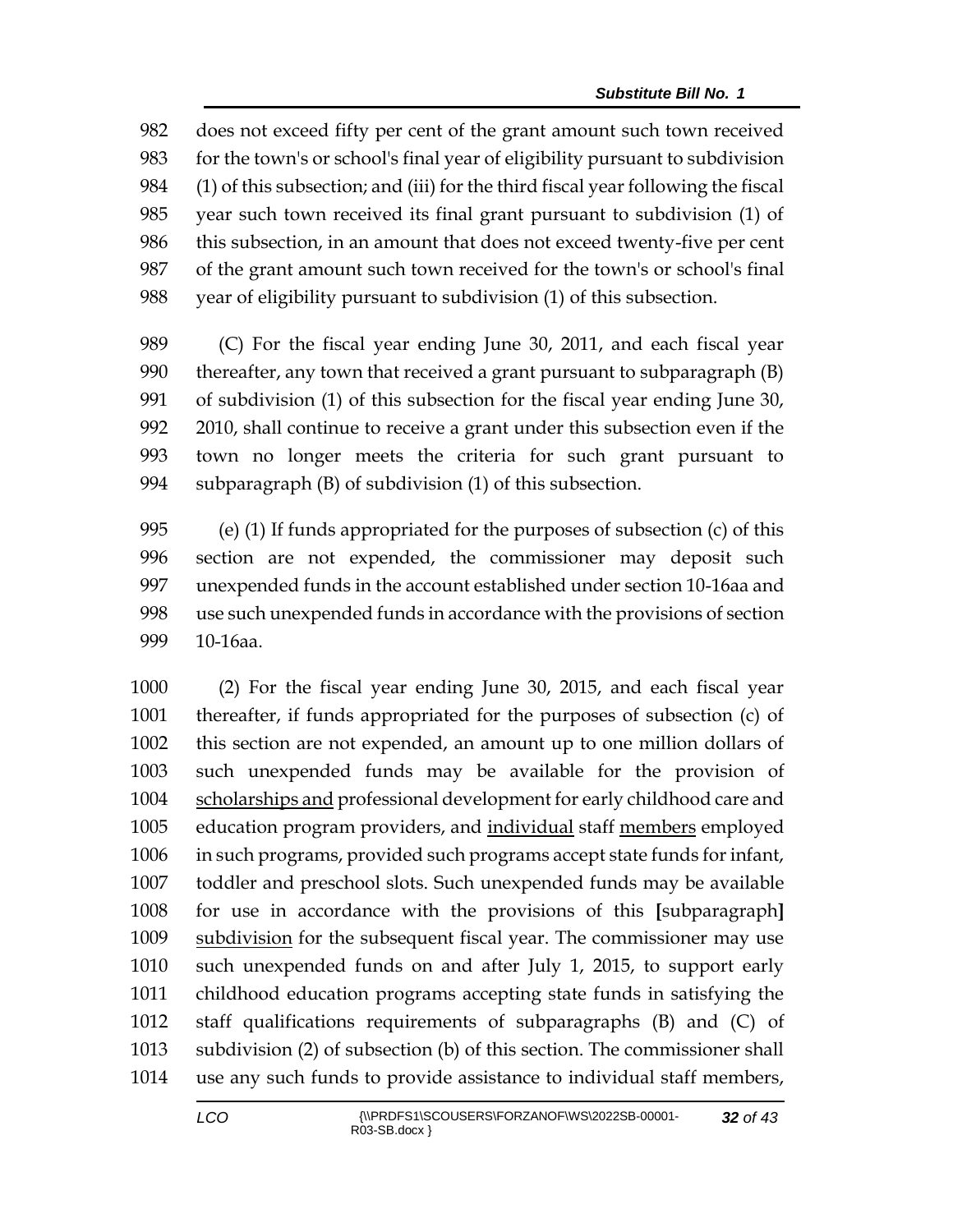giving priority to those staff members (A) attending an institution of higher education accredited by the Board of Regents for Higher Education or the Office of Higher Education, and approved by the Office of Early Childhood, and regionally accredited, at a maximum of ten thousand dollars per staff member per year for the cost of higher education courses leading to a bachelor's degree or, not later than December 31, 2015, an associate degree, as such degrees are described in said subparagraphs (B) and (C), or (B) receiving noncredit competency-based training approved by the office, at a maximum of one thousand dollars per staff member per year, provided such staff members have applied for all available federal and state scholarships and grants, and such assistance does not exceed such staff members' financial need. Individual staff members shall apply for such unexpended funds in a manner determined by the commissioner. The commissioner shall determine how such unexpended funds shall be distributed.

 (3) If funds appropriated for the purposes of subsection (c) of this section are not expended pursuant to subsection (c) of this section, deposited pursuant to subdivision (1) of this subsection, or used pursuant to subdivision (2) of this subsection, the commissioner may use such unexpended funds to support local school readiness programs. The commissioner may use such funds for purposes including, but not limited to, (A) assisting local school readiness programs in meeting and maintaining accreditation requirements, (B) providing training in implementing the preschool assessment and curriculum frameworks, including training to enhance literacy teaching skills, (C) developing a state-wide preschool curriculum, (D) developing student assessments for students in grades kindergarten to two, inclusive, (E) developing and implementing best practices for parents in supporting preschool and kindergarten student learning, (F) developing and implementing strategies for children to successfully transition to preschool and from preschool to kindergarten, including through parental engagement and whole-family supports that may be utilized through the two-generational initiative, established pursuant to section 17b-112*l*, or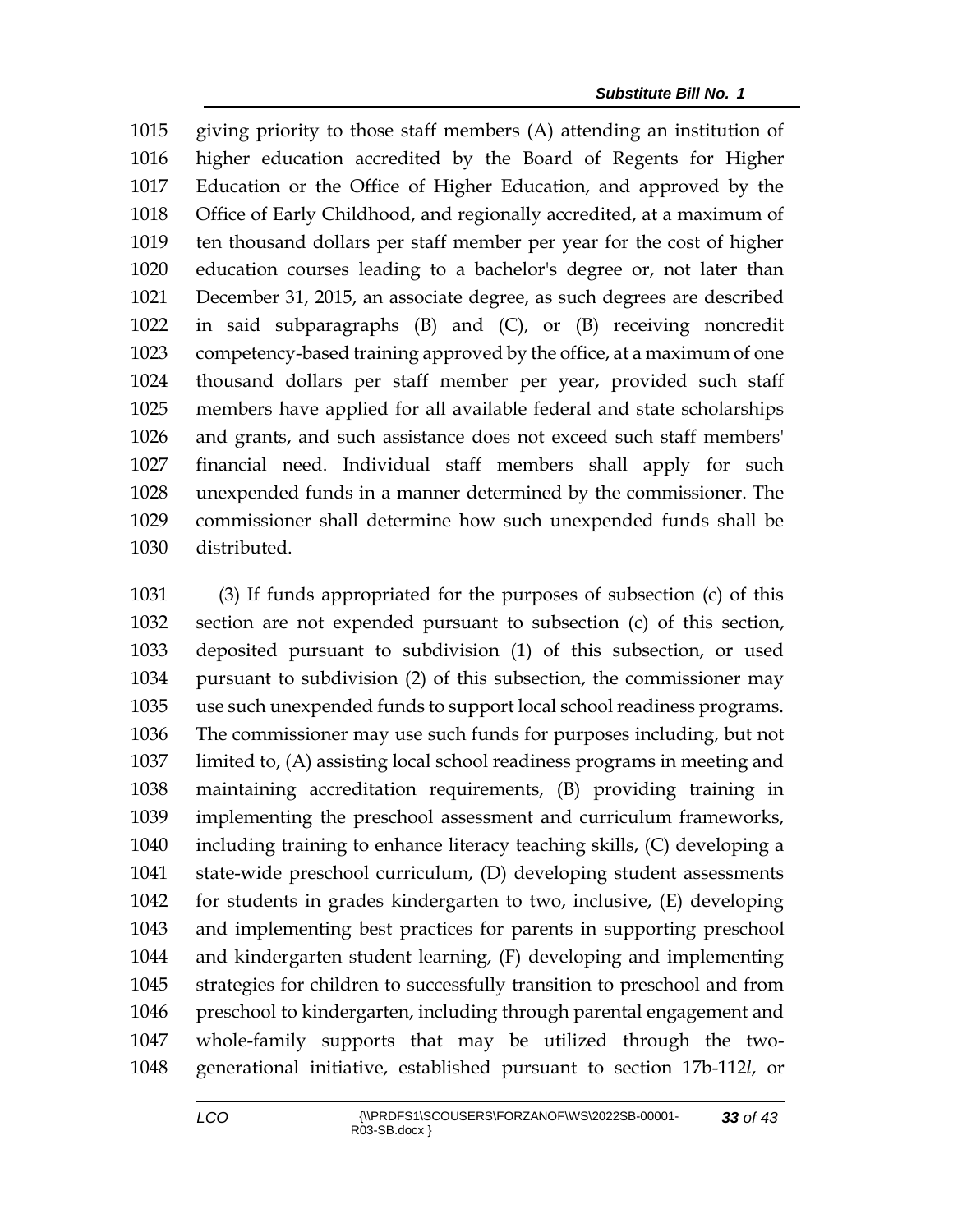through other available resources, (G) providing for professional development, including assisting in career ladder advancement, for school readiness staff, (H) providing supplemental grants to other towns that are eligible for grants pursuant to subsection (c) of this section, and (I) developing a plan to provide spaces in an accredited school readiness program or a school readiness program seeking accreditation to all eligible children who reside in an area or town described in subparagraphs (A) to (D), inclusive, of subdivision (1) of subsection (d) of this section.

 (f) Any school readiness program that receives funds pursuant to this section or section 10-16u shall not discriminate on the basis of race, color, national origin, gender, religion or disability. For purposes of this section, a nonsectarian program means any public or private school readiness program that is not violative of the Establishment Clause of the Constitution of the State of Connecticut or the Establishment Clause of the Constitution of the United States of America.

 (g) Subject to the provisions of this subsection, no funds received by a town pursuant to subsection (c) or (d) of this section or section 10-16u shall be used to supplant federal, state or local funding received by such town for early childhood education, provided a town may use an amount determined in accordance with this subsection for coordination, program evaluation and administration. Such amount shall be at least five per cent of the total grant allocation, but not more than seventy-five thousand dollars and shall be determined by the commissioner based on the school readiness grant award allocated to the town pursuant to subsection (c) or (d) of this section or section 10-16u and the number of operating sites for coordination, program evaluation and administration. Such amount shall be increased by an amount equal to local funding provided for early childhood education coordination, program evaluation and administration, not to exceed twenty-five thousand dollars. Each town that receives a grant pursuant to subsection (c) or (d) of this section or section 10-16u shall designate a person to be responsible for such coordination, program evaluation and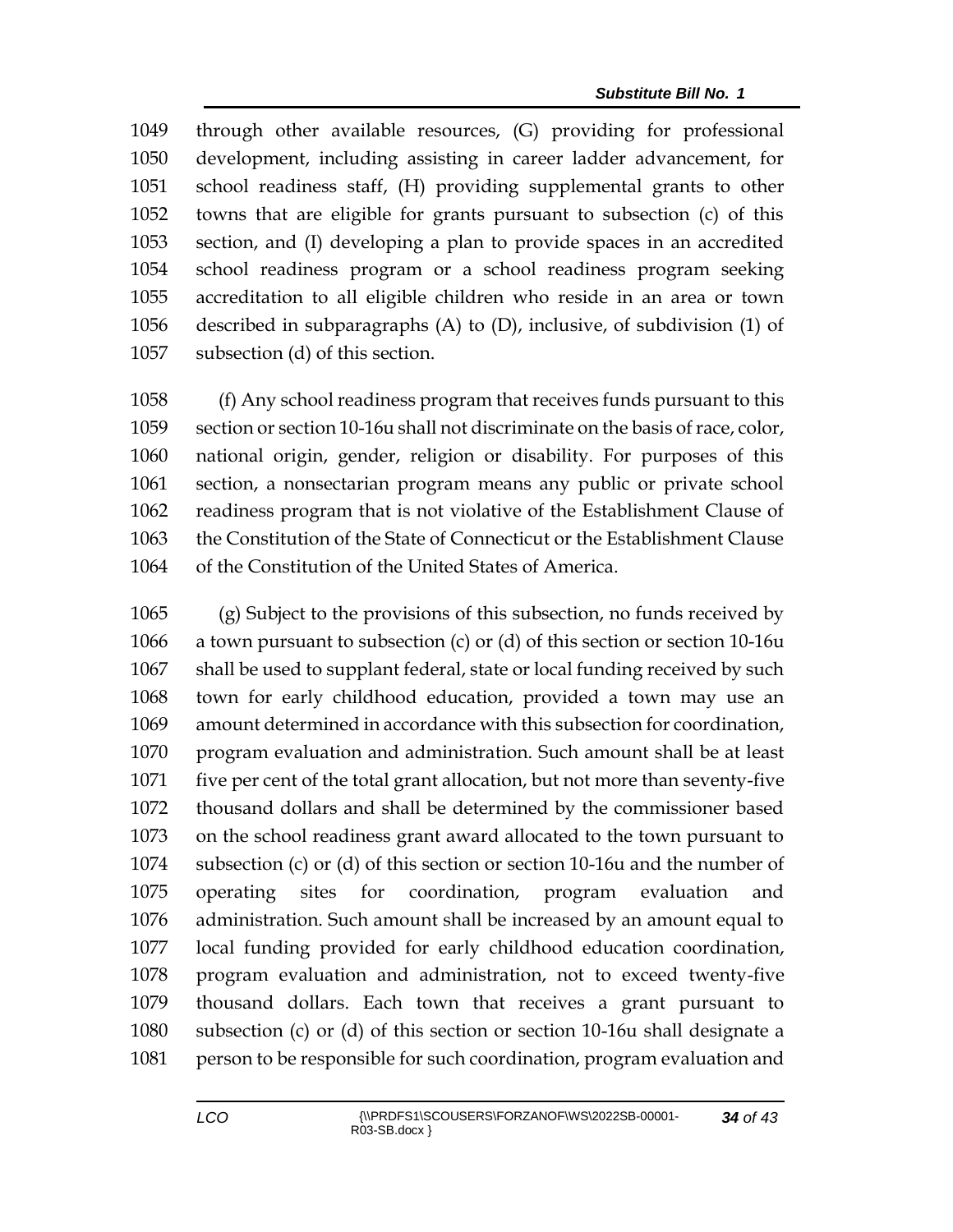administration and to act as a liaison between the town and the commissioner. Each school readiness program that receives funds pursuant to this section or section 10-16u shall provide information to the commissioner or the school readiness council, as requested, that is necessary for purposes of any school readiness program evaluation.

 (h) Any town receiving a grant pursuant to this section may use such grant, with the approval of the commissioner, to prepare a facility or staff for operating a school readiness program and shall be adjusted based on the number of days of operation of a school readiness program if a shorter term of operation is approved by the commissioner.

 (i) A town may use grant funds to purchase spaces for eligible children who reside in such town at an accredited school readiness program located in another town. A regional school readiness council may use grant funds to purchase spaces for eligible children who reside in the region covered by the council at an accredited school readiness program located outside such region.

 (j) Children enrolled in school readiness programs funded pursuant to this section shall not be counted (1) as resident students for purposes of subdivision (22) of section 10-262f, or (2) in the determination of average daily membership pursuant to subdivision (2) of subsection (a) of section 10-261.

 (k) (1) Up to two per cent of the amount of the appropriation for this section may be allocated to the competitive grant program pursuant to subsection (d) of this section. The determination of the amount of such allocation shall be made on or before August first.

 (2) Up to two per cent of the amount of the appropriation for this section may be used by the commissioner in a manner consistent with the provisions of section 10-509.

 **[**(l) For the fiscal year ending June 30, 2020, and each fiscal year thereafter, any school readiness program that (1) is licensed by the Office of Early Childhood pursuant to chapter 368a, (2) provides full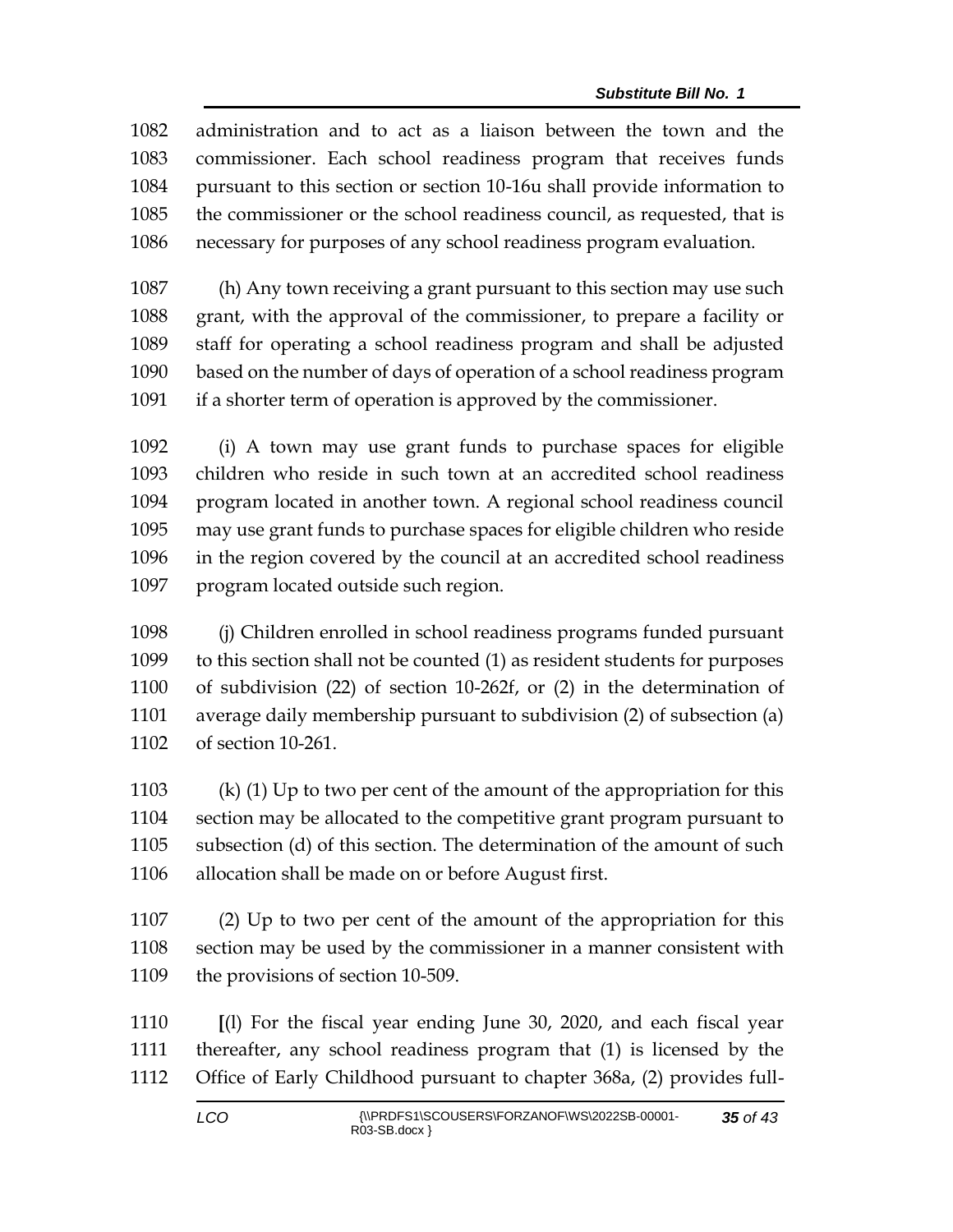day and year-round child care and education programs for children, and (3) receives funds pursuant to this section or section 10-16u, shall use any amount of the per child cost as described in subdivision (1) of subsection (b) of section 10-16q that is over the amount of eight thousand nine hundred twenty-seven dollars, exclusively to increase the salaries of those individuals with direct responsibility for teaching or caring for children in a classroom at such school readiness program.**]** Sec. 15. (NEW) (*Effective July 1, 2022*) (a) As used in this section and section 16 of this act: (1) "Compensation schedule" means the early childhood educator compensation schedule developed by the Office of Early Childhood pursuant to section 10-531 of the general statutes, as amended by this act; (2) "Early childhood care and education program" means a child care services provider, early childhood education program or license-exempt early childhood provider; (3) "Child care services provider" means a child care center or a group child care home, as those terms are described in section 19a-77 of the general statutes, as amended by this act; (4) "Early childhood education program" means a private preschool program, a school readiness program or program pursuant to section 8- 210 of the general statutes, as amended by this act; (5) "School readiness program" has the same meaning as provided in section 10-16p of the general statutes, as amended by this act; (6) "License-exempt early childhood provider" means any child care services provider or school readiness program that accepts state funds for infant, toddler and preschool spaces associated with such program that is not required to be licensed pursuant to subsection (b) of section 19a-77 of the general statutes, and is located in a public school building but is not administered by a public school system;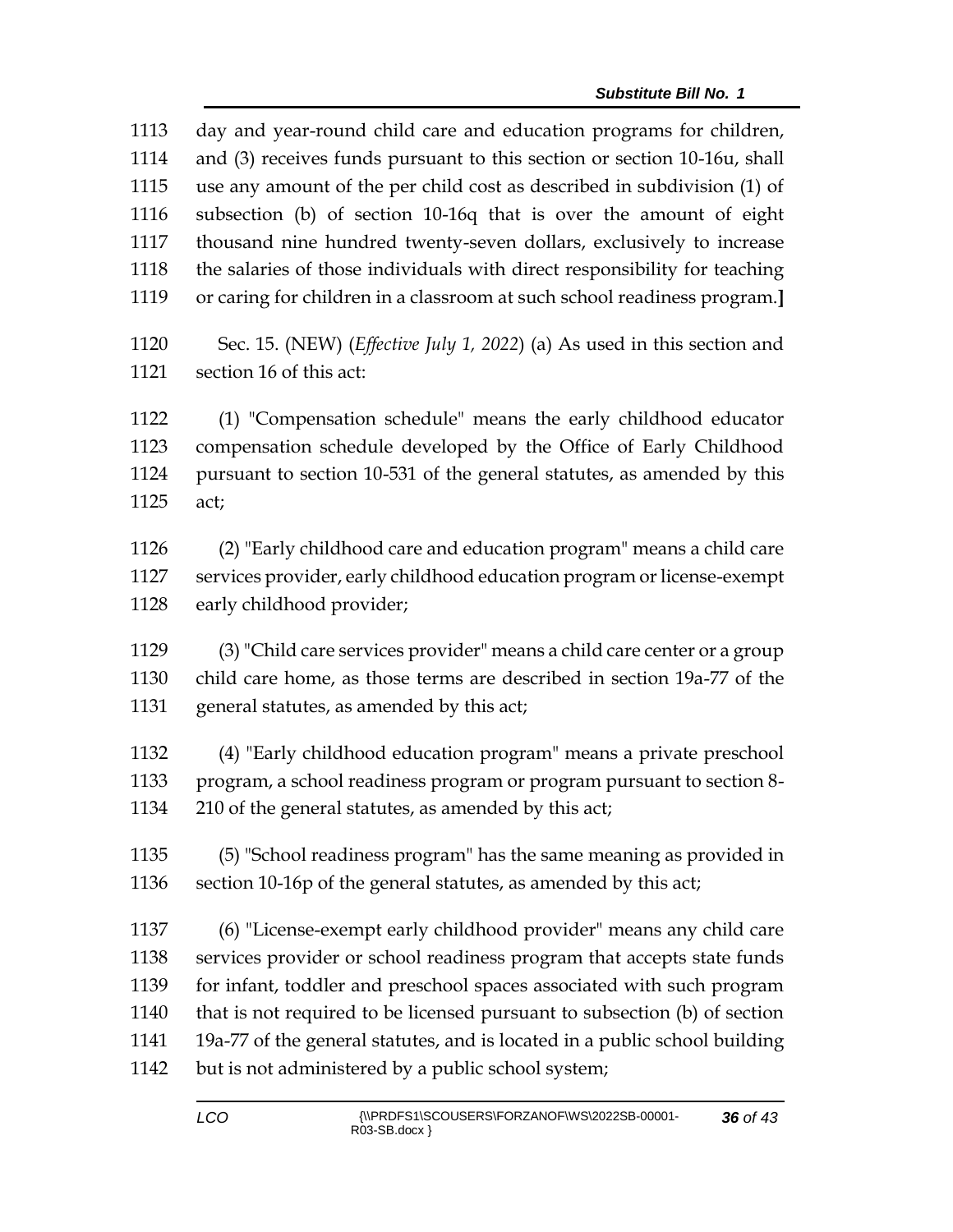| 1143 | (7) "Employee" means a person who is employed by an early               |
|------|-------------------------------------------------------------------------|
| 1144 | childhood care and education program and meets the eligibility criteria |
| 1145 | described in the compensation schedule and policy developed by the      |
| 1146 | Office of Early Childhood pursuant to subsection (e) of this section;   |
|      |                                                                         |
| 1147 | (8) "Base salary" means the annual salary that an employee was paid     |
| 1148 | on December 31, 2021, or, if the position was vacant on December 31,    |
| 1149 | 2021, the starting annual salary for such position on said date;        |
| 1150 | (9) "Benefits amount" means seven thousand five hundred dollars;        |
| 1151 | (10) "Individual employee salary enhancement amount" means, for         |
| 1152 | any fiscal year, the sum of (A) the difference between (i) the salary   |
| 1153 | prescribed in the compensation schedule for an employee, and (ii) the   |
| 1154 | amount of such employee's base salary, and (B) the benefits amount;     |
| 1155 | (11) "Salary enhancement amount" means the sum of the total             |
| 1156 | individual employee salary enhancement amounts for all employees of     |
| 1157 | an early childhood care and education program for the fiscal year; and  |
|      |                                                                         |
| 1158 | (12) "Family child care home" has the same meaning as provided in       |
| 1159 | section 19a-77 of the general statutes, as amended by this act.         |
| 1160 | (b) For the fiscal year ending June 30, 2023, and each fiscal year      |
| 1161 | thereafter, the Office of Early Childhood shall administer the early    |
| 1162 | childhood care and education salary enhancement grant program. The      |
| 1163 | office shall annually pay to each early childhood care and education    |
| 1164 | program a salary enhancement grant in the amount of such program's      |
| 1165 | salary enhancement amount. Such programs shall distribute such grant    |
| 1166 | funds to its employees in accordance with the policy developed by the   |
| 1167 | Commissioner of Early Childhood pursuant to subsection (e) of this      |
| 1168 | section.                                                                |
|      |                                                                         |
|      |                                                                         |

 (c) For the fiscal year ending June 30, 2023, and each fiscal year thereafter, the office shall annually pay to each family child care home a salary enhancement grant as follows: (1) Twenty thousand dollars for each licensee of a family child care home, (2) six thousand dollars for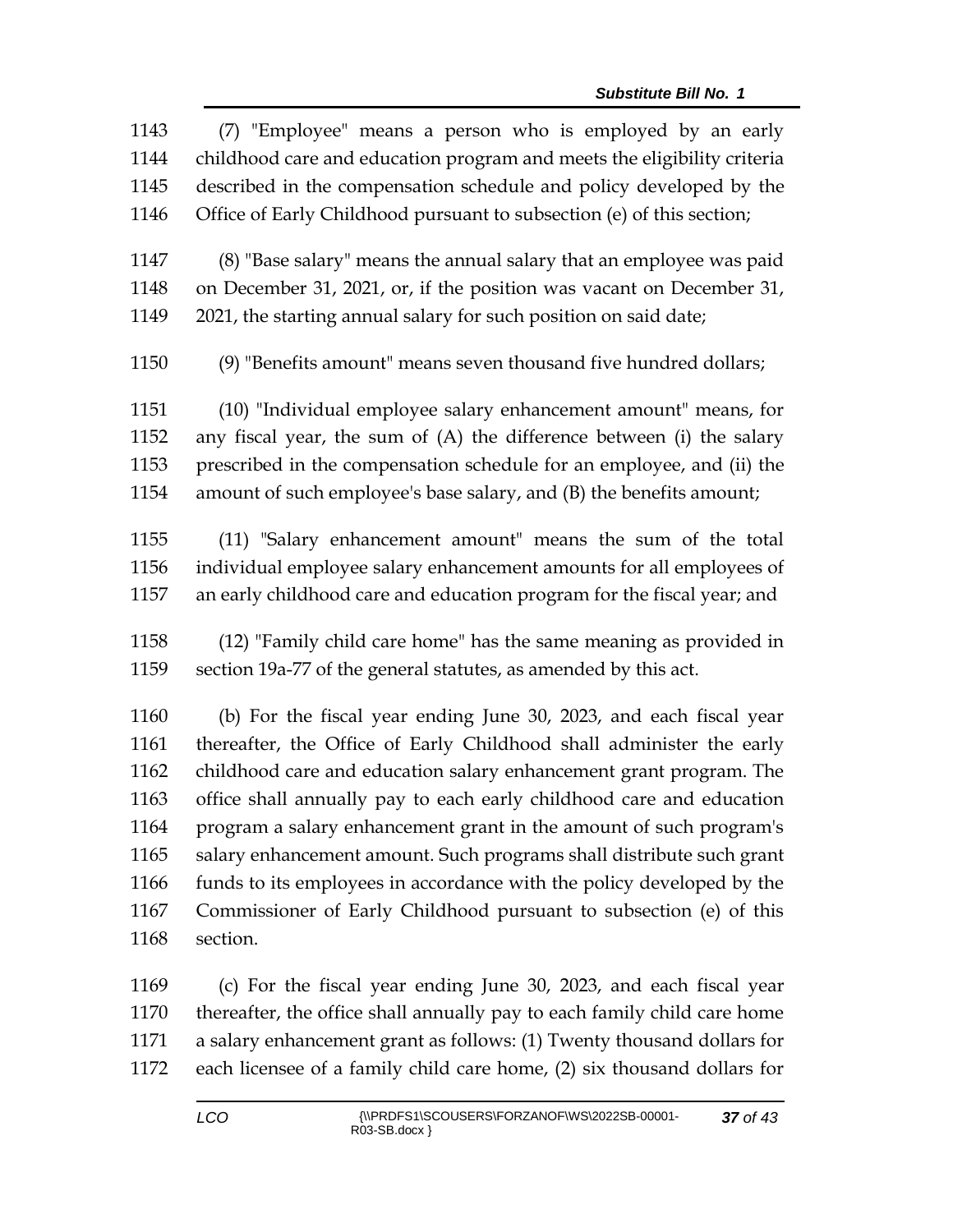each full-time assistant or substitute staff member approved by the Commissioner of Early Childhood pursuant to section 19a-87b of the general statutes, and (3) three thousand dollars for each part-time assistant or substitute staff member approved by the commissioner pursuant to section 19a-87b of the general statutes, and employed by the family child care home. The licensee shall distribute such grant funds in accordance with the policy developed by the commissioner pursuant to subsection (e) of this section.

 (d) Each early childhood care and education program shall register, at such time and in such manner as prescribed by the commissioner, with the Office of Early Childhood to receive a grant under the program. Upon registration, such program shall provide any information required by the office, in accordance with the policy developed by the commissioner pursuant to subsection (e) of this section.

 (e) Not later than October 1, 2022, the commissioner shall develop a 1188 policy for the administration of the early childhood care and education salary enhancement grant program. The policy shall include, but need not be limited to, eligibility criteria for the program, the registration process for the program, the distribution requirements of the grant and any other requirements the commissioner deems necessary.

 Sec. 16. (NEW) (*Effective July 1, 2022*) On and after July 1, 2022, each employee of an early childhood care and education program shall be paid an annual salary as prescribed in the compensation schedule developed pursuant to section 10-531 of the general statutes, as amended by this act, except if an employee's salary is greater than the amount prescribed in such compensation schedule then such employee shall be paid such greater amount.

 Sec. 17. Section 10-531 of the general statutes is repealed and the following is substituted in lieu thereof (*Effective July 1, 2022*):

(a) As used in this section:

(1) "Early childhood education program" means any child care or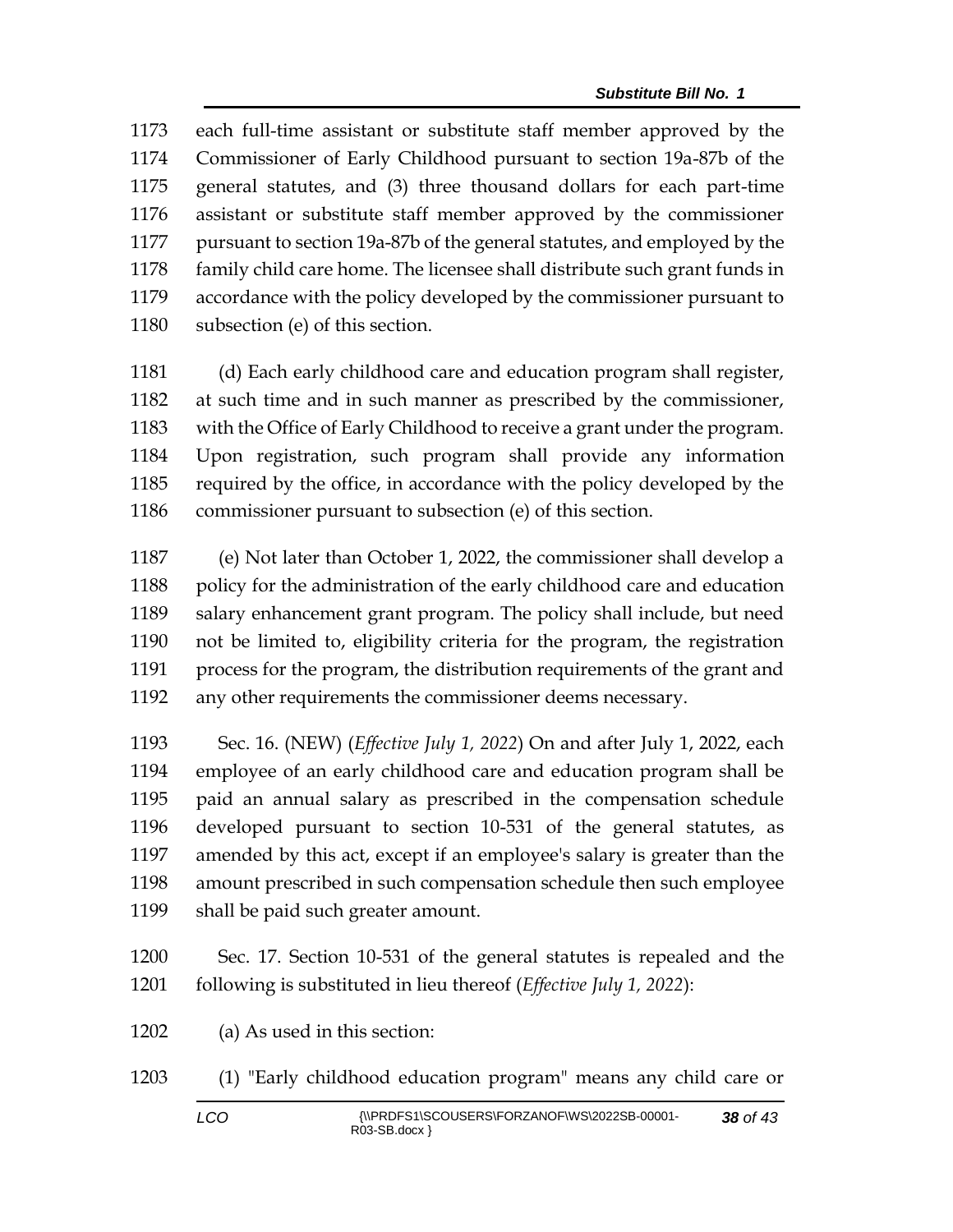school readiness program that accepts state funds for infant, toddler and preschool spaces associated with such program;

 (2) "Employee" means any person who is employed by an early childhood care and education program and meets the **[**applicable staff qualifications requirement, as defined in section 10-16p**]** eligibility criteria described in the compensation schedule and policy developed by the Office of Early Childhood pursuant to subsection (e) of section 1 1211 of this act;

 (3) "Compensation" means the salary, wages, benefits and other forms of valuable consideration earned by and provided to an employee in remuneration for services rendered; **[**and**]**

 (4) "Compensation schedule" means a list or lists specifying a series of compensation steps and ranges; **[**.**]**

 (5) "Early childhood care and education program" means a child care services provider or an early childhood education program;

(6) "Child care services provider" means a child care center or a group

child care home, as those terms are described in section 19a-77, as

- amended by this act;
- (7) "Early childhood education program" means a private preschool program, a school readiness program or program pursuant to section 8- 210, as amended by this act; and
- (8) "School readiness program" has the same meaning as provided in section 10-16p, as amended by this act.

 (b) The Office of Early Childhood shall establish, after notice and opportunity for public comment, a proposed early childhood educator compensation schedule for employees of early childhood education programs.

(c) (1) The office shall consider the following factors in developing the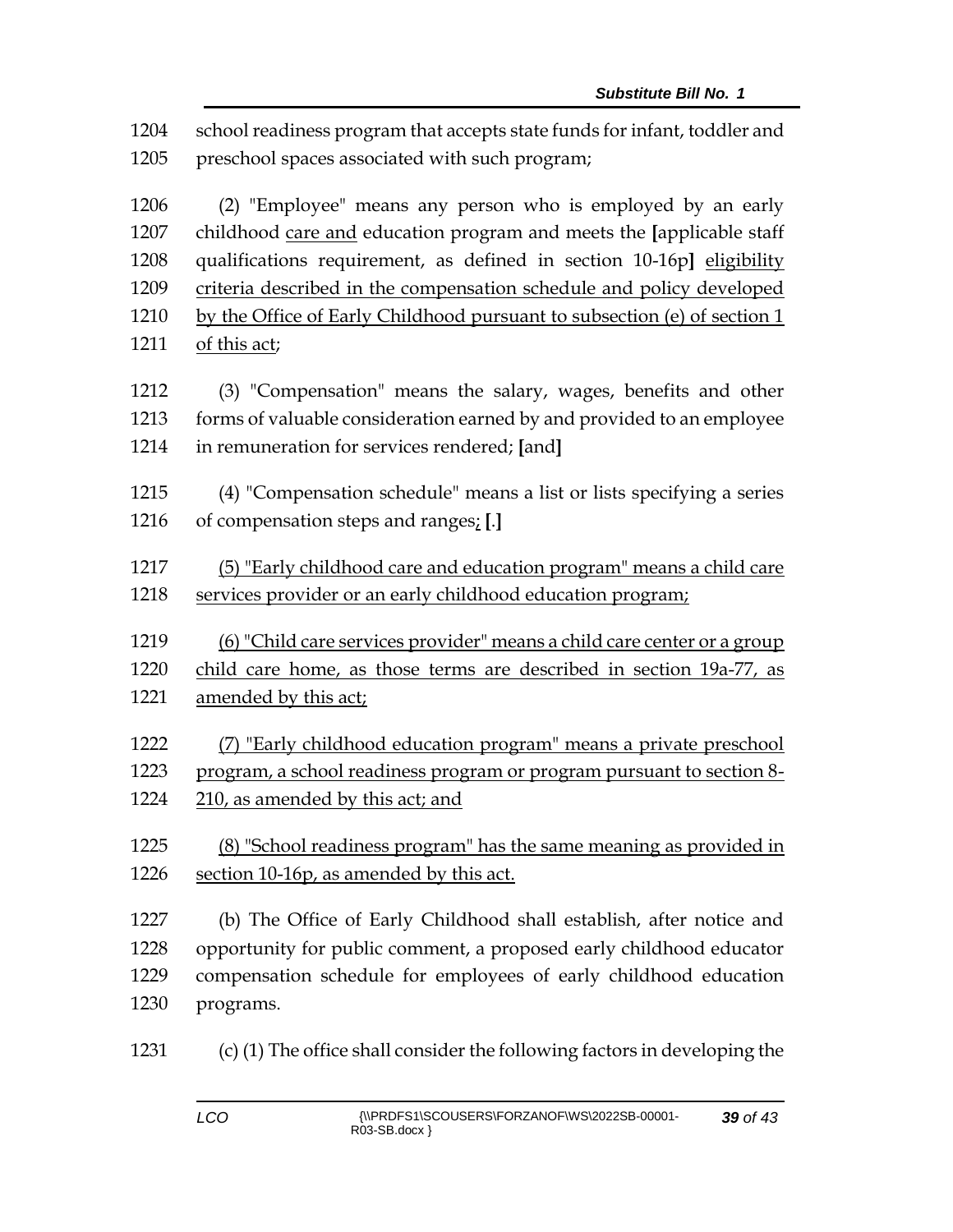proposed early childhood educator compensation schedule: (A) Level of education, (B) training in early childhood education or child development, (C) relevant employment experience, including the number of years an individual has been employed in an early childhood education program, (D) compensation levels for certified teachers employed in a preschool program operated by a local or regional board of education or regional educational service center, and (E) cost of living in the state.

 (2) In developing the proposed early childhood educator compensation schedule, the office may (A) consider the findings and recommendations provided in "A Plan to Assist Early Education State Funded Providers to Degree Attainment and Increased Compensation" created by the office, pursuant to section 4 of public act 15-134, to create a standardized salary scale and incentive package for early childhood educators, (B) utilize state and federal funding, and (C) examine existing programs that address early childhood educator compensation and staff retention through financial incentives, such as bonuses for degree or course completion.

 (3) The office shall establish a recommended minimum salary for employees as part of the proposed early childhood educator compensation schedule.

 (d) Not later than January 1, 2021, the office shall submit the proposed early childhood educator compensation schedule and a report to the joint standing committees of the General Assembly having cognizance of matters relating to education and appropriations and the budgets of state agencies, in accordance with the provisions of section 11-4a. Such report shall include: (1) Any recommendations for legislation relating to state-wide implementation of the proposed early childhood educator compensation schedule, (2) an estimate of the cost of implementing the proposed early childhood educator compensation schedule state-wide, (3) an analysis of the effect of the state-wide implementation of the proposed early childhood educator compensation schedule on the number of available preschool seats, and (4) an explanation of how the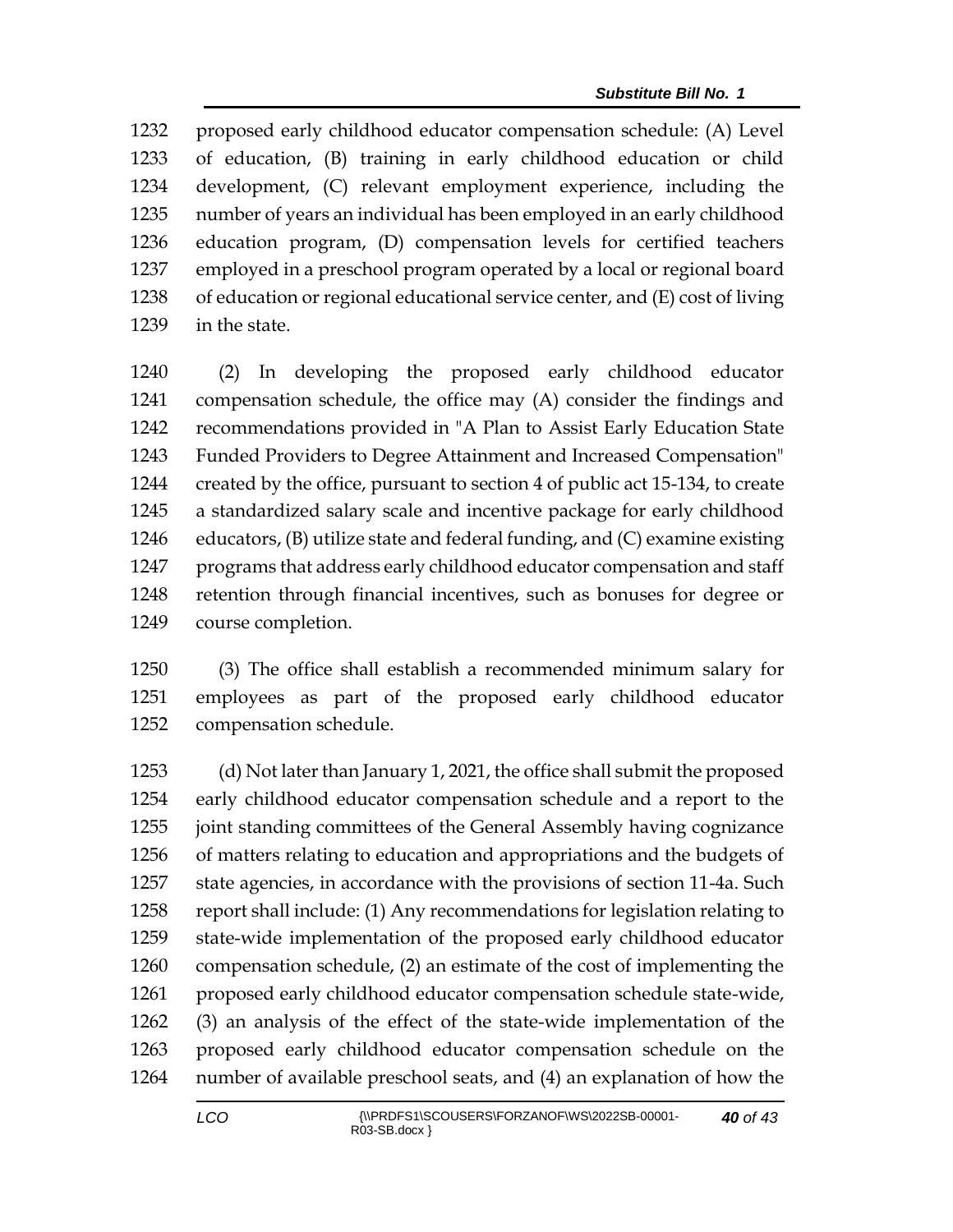proposed early childhood educator compensation schedule will be included in any quality rating and improvement system developed by the office, pursuant to subdivision (15) of subsection (b) of section 10- 500.

 (e) Not later than January 1, 2023, the office shall amend the compensation schedule to include employees of early childhood care and education programs.

 Sec. 18. (*Effective July 1, 2022*) The sum of sixty thousand dollars is appropriated to the Department of Education from the General Fund, for the fiscal year ending June 30, 2023, for the purpose of hiring a full- time employee to administer the grant program to provide grants to local and regional boards of education for the purpose of hiring and retaining additional school social workers and school psychologists described in section 2 of this act.

 Sec. 19. (*Effective July 1, 2022*) The sum of thirty thousand dollars is appropriated to the Department of Education from the General Fund, 1281 for the fiscal year ending June 30, 2023, for the purpose of hiring a full-1282 time employee to administer the minority teacher candidate scholarship program established pursuant to section 9 of this act.

 Sec. 20. (*Effective from passage*) The sum of five hundred ninety thousand dollars of the amount appropriated in section 21 of this act to the Department of Public Health for school-based health clinics, for the fiscal year ending June 30, 2023, shall be made available for a grant to each of the thirty-six recommended sites for expanded mental health services contained in the final report of the School-Based Health Center Expansion Working Group, established pursuant to section 16 of public act 21-35.

 Sec. 21. (*Effective from passage*) The sum of twenty-one million two hundred forty thousand dollars is appropriated to the Department of Public Health from the General Fund, for the fiscal year ending June 30, 2022, for the purpose of expanding services of existing school-based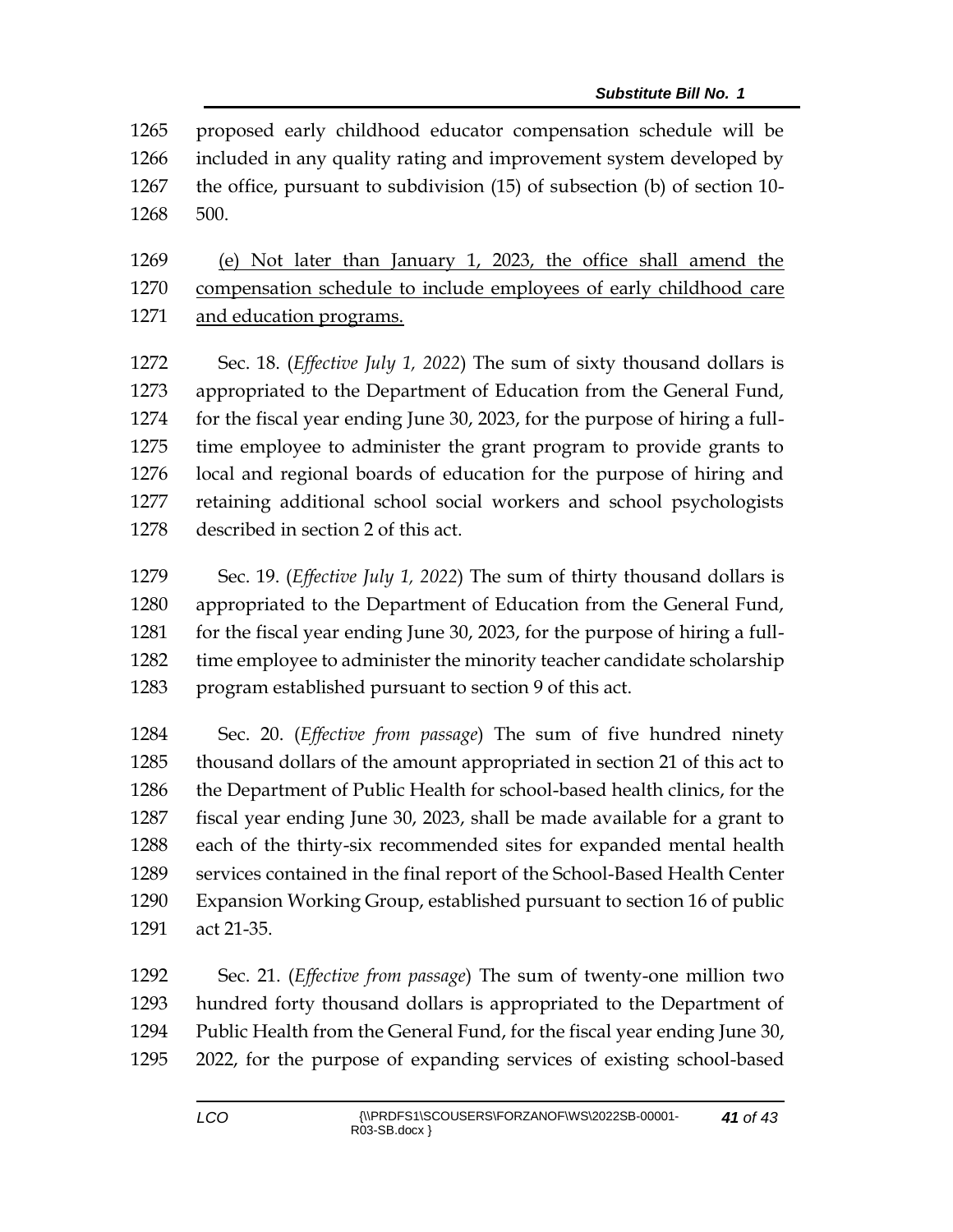1296 health centers to include mental health services in accordance with the 1297 provisions of section 20 of this act.

 Sec. 22. (*Effective from passage*) The sum of thirteen million dollars is allocated, in accordance with the provisions of special act 21-1, from the federal funds designated for the state pursuant to the provisions of section 602 of Subtitle M of Title IX of the American Rescue Plan Act of 2021, P.L. 117-2, as amended from time to time, to the Department of Education, for the fiscal year ending June 30, 2023, for support to the existing fifteen districts participating in the Learner Engagement and Attendance Program (LEAP) and expanding participation in the LEAP program to include five additional high-need districts.

 Sec. 23. (*Effective from passage*) The sum of thirteen million dollars is allocated, in accordance with the provisions of special act 21-1, from the federal funds designated for the state pursuant to the provisions of section 602 of Subtitle M of Title IX of the American Rescue Plan Act of 2021, P.L. 117-2, as amended from time to time, to the Department of Education, for the fiscal year ending June 30, 2024, for support to the existing twenty districts participating in the Learner Engagement and Attendance Program (LEAP).

> This act shall take effect as follows and shall amend the following sections:

| Section 1 | from passage | New section    |
|-----------|--------------|----------------|
| Sec. 2    | July 1, 2022 | New section    |
| Sec. 3    | July 1, 2022 | New section    |
| Sec. 4    | July 1, 2022 | New section    |
| Sec. 5    | July 1, 2022 | New section    |
| Sec. 6    | from passage | $10-212a$      |
| Sec. 7    | July 1, 2022 | 21a-286        |
| Sec. 8    | July 1, 2022 | New section    |
| Sec. 9    | July 1, 2022 | New section    |
| Sec. 10   | from passage | New section    |
| Sec. 11   | from passage | New section    |
| Sec. 12   | July 1, 2022 | New section    |
| Sec. 13   | July 1, 2022 | $10-16q(b)(1)$ |